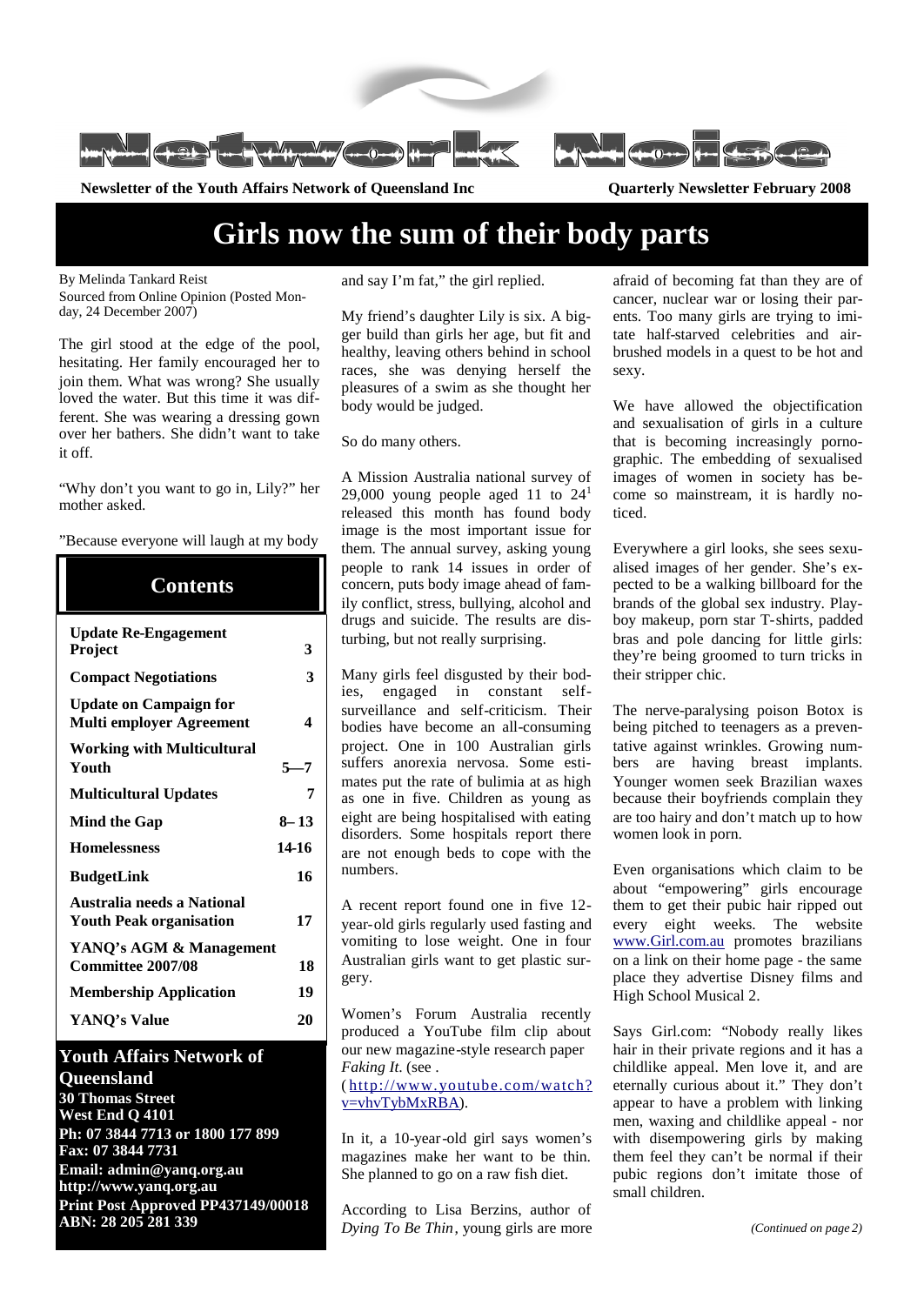#### **Network Noise** Youth Affairs Network of Queensland

Inc (YANQ) newsletter, published every 3 months.

ISSN 1320-2588

#### **Contributions Welcome**

Ring, write, email or fax your latest news on….

- workshops & events
- youth programs
- training events
- projects
- change of address
- latest resources
- research news
- innovations

Youth Affairs Network of Qld 30 Thomas Street West End Q 4101 Phone: 07 3844 7713 Regional Qld 1800 177 899 Fax: 07 3844 7731 Email: admin@yanq.org.au

**Editorial Team:** Siyavash, David, Kirsten and Marilyn

**Design & Layout** Marilyn Topp

> **Copy Deadline** May 2008 copy deadline is mid April

#### **YANQ Staff**

**Director:** Siyavash Doostkhah **Administration &Financial Officer**: Marilyn Topp **Multicultural Development Officer**: Kirsten McGavin **Network Development Officer**: David Powell

**Website http://www.yanq.org.au**

The views and opinions contained in this publication do not necessarily represent the views of YANQ. YANQ also does not necessarily endorse training and resources advertised in this publication.



## **YANQ believes that the primary culture of Australia is Aboriginal**.





cultures. We recognise Aboriginal people as the permanent custodians of mainland Australia and Torres Strait Islanders as permanent custodians of the Torres Strait Islands that are an integral part of Australia, including those areas of land and sea whose owners have been wiped out as a result of racist politics and acts. We use the term custodianship in the context of protection and care for the land. YANQ is committed to respecting individuals, Murri and Islander communities. We seek to understand their responses to policies and issues affecting them. We are committed to learning about their understandings of the impact of decisions on them. YANQ apologises for the past and present social mistreatments of Murri and Islander people created by colonisation, and is committed to supporting the healing process.

Girls have been reduced to the sum of their body parts. *(Continued from page 1)*

Research links sexualisation with three of the most common mental health problems of girls and women: eating disorders, low self-esteem and depression. The messages delivered by a culture obsessed with body image and sex limit the freedom of girls to explore other facets of their lives. They need to be encouraged to think for themselves, to be creative and imaginative, find meaning in life and make a mark in the world.

So why aren't we doing more about it?

An urgent whole-of-government and community approach is required, recognising what the research says and taking action. Positive body image programs in schools should be mandatory, teaching media literacy skills that help young people recognise damaging messages from popular culture.

There should also be a crack down on degrading and objectified images of women in the public domain, including outdoor advertising, and an overhaul of the Advertising Standards Board and other regulatory bodies which have failed us so badly.

Catherine, a young Melbourne artist and writer who struggles with an eating disorder wrote to me: "I feel it's essential that not only girls but women are able to identify the real values we should nurture and the deeply dishonest images and ideas we are fed."

That's where a new campaign has to begin, so that Lily and her friends can go swimming, without fearing judgment and shame.

First published in *The Australian* on December 6. 2007.

<sup>1</sup> see http://www.missionaustralia.com.au/youthsurvey/

Melinda Tankard Reist is a Canberra-based writer and researcher with a special interest in women's health, new reproductive technologies and medical abuses of women. She is author of *Giving Sorrow Words: Women's Stories of Grief after Abortion* and *Defiant Birth: Women Who Resist Medical Eugenics* (Spinifex Press). Melinda Tankard Reist is a director of Women's Forum Australia and editor of *Faking It* which can be obtained from www.womensforumaustralia.org.



This work is licensed under a Creative Commons License.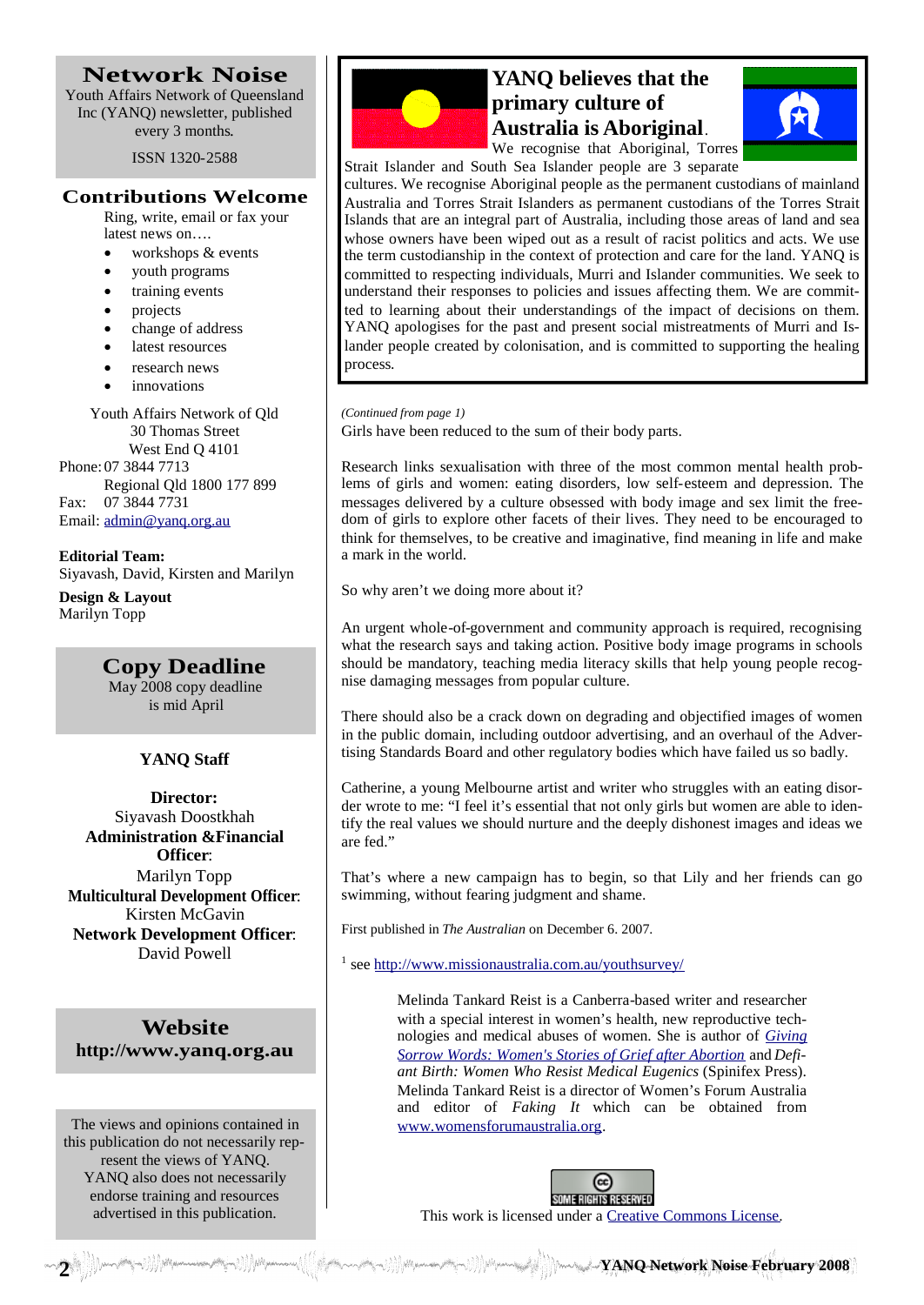As many readers will be aware YANQ launched this project in December last year in an effort to challenge **Example 19 Solution and Training**<br> **Example 2018 19 Solution and Training**<br> **Example 2019 19 Solution and Training**<br>
As many readers will be aware YANQ lannehed this project in December last year in an effort to challeng into education and training.

The project will develop a number of publications, starting with a special edition of *new Transitions* in the first half of the year. There will also be a number of forums around the state, a census of the 're-engagement' services in Queensland and a multimedia competition.

In the first month or so of 2008 we have been working on a number of things at once, including:

- Pulling together an advisory group to help YANQ with the project.
- Preliminary planning for a series of four forums across the state.
- Announcing a Youth Multimedia competition www.yang.org.au/reengagethis
- Collecting papers for the upcoming (March) edition of *new Transitions*.
- Designing a survey tool to help us map services for young people disengaged from education and training.

Any reader who would like to help with any of these tasks, or anything to do with the project please give David a call (3844 7713 / 1800 177 899) or fill out the form you will find at www.yanq.org.au/offersforhelp

**For project updates and more information visit** www.yanq.org.au/reengage

## **Compact Negotiations Underway**

In November of last year the Queensland Government agreed to negotiate a Compact with Community Services Sector in Queensland. This follows two years of intense lobbying by the Queensland Community Services Sector Futures Forum and is the result of lots of hard work by the peaks to bring together a more pro-active and positive future for not-for-profit community organisations in this State.

The Compact will be across six government departments: Communities, Disabilities Service Queensland, Queensland Health, Department of Housing, Department of Child Safety and Department of Justice and Attorney General and will be signed by the Futures Forum on behalf of the Sector.

The Compact will be jointly developed by government and the sector through an inter-sector reference group with representatives from each. The Community Services Futures Forum and Department of Communities are leading the process.

Work on a draft Compact document commenced in December with consultation with the sector planned for March / April. This will be an important opportunity for everyone to have input into this momentous piece of work.

For more information on the progress of the compact please see the QCOSS website: www.qcoss.org.au or contact director@yang.org.au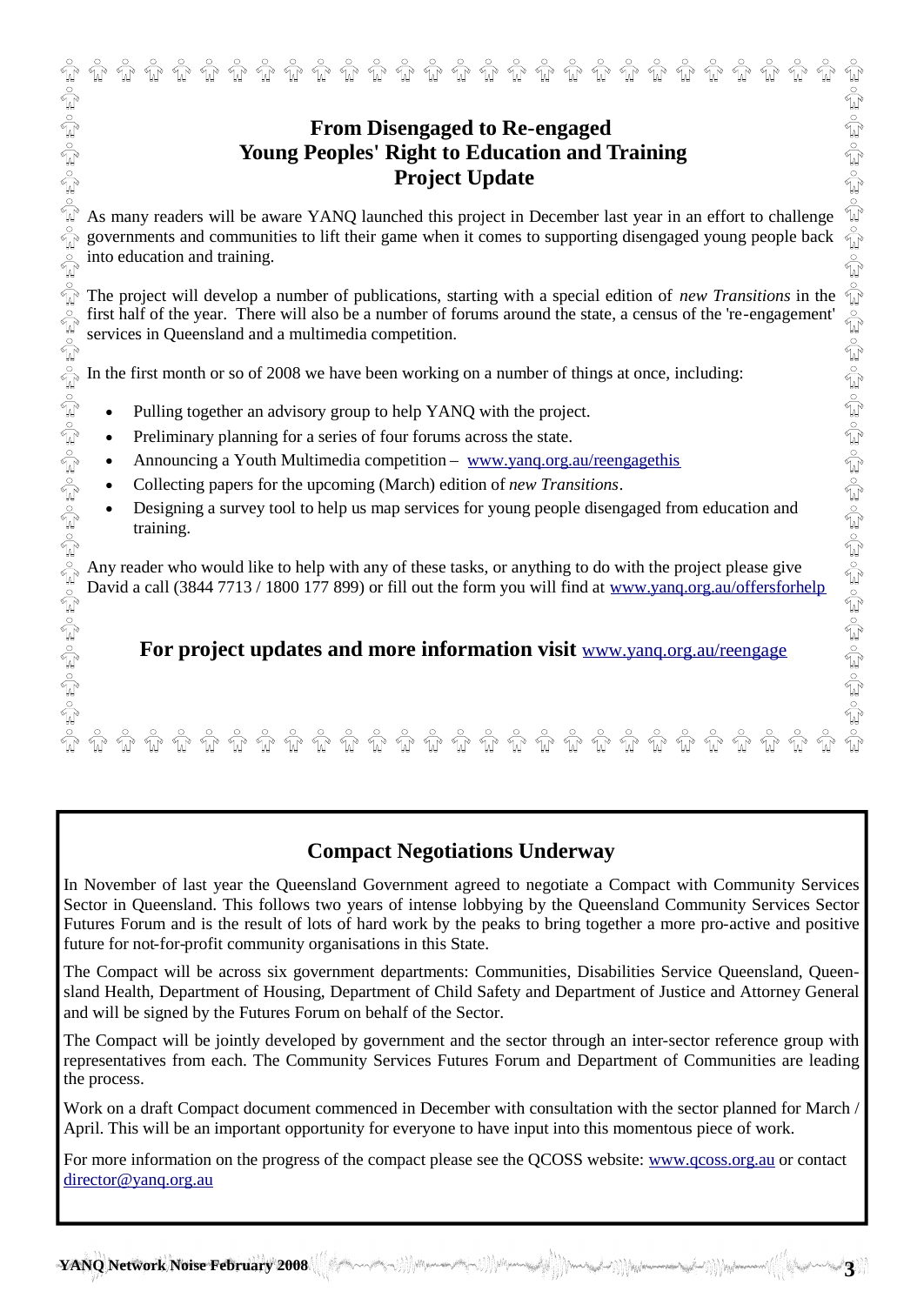## **Update on the Campaign for a Youth Services Multi Employer Agreement**

#### *"Quality Youth Services for Young People"*

In June last year YANQ and the Australian Services Union (ASU) announced (1) that we were embarking on a joint campaign to lift the pay and conditions of youth workers. Below is a brief update on how the campaign is progressing.

### **Why we started the campaign**

As we said at the time of the announcement, delivering **quality youth services** for young people is impossible without quality, professional youth workers. Unfortunately one of the most pressing challenges facing youth services in Queensland is retaining and attracting good staff and as a result young people are missing out. One of the main reasons for this is that the pay and conditions of workers in the non-government sector have failed to grow at a suitable rate to entice and keep staff.

The aim of the campaign is to negotiate a Multi-Employer Agreement (MEA) that will, at the very least, create the legal mechanism through which improved pay and conditions can be achieved over the next few years.

## **What needs to be done to ensure success**

If we are to have any chance of success, we will need:

- 1. To increase the numbers of non-government youth workers that are members of their union. Presently only 7-8% of staff in non-government human services are members of the Union. We aim to lift this (within the youth sector) to 50%.
- 2. A number of Youth services that are committed to negotiating a Multi-Employer Agreement.
- 3. The agreement of funding bodies to fund the improvements that are negotiated into the MEA.

**94 youth workers joined the Union** between July and September.

**15 organisations have committed** to the negotations.

This is a good start but more is required.

Visit www.yanq.org.au/mea for details on how you can join this campaign.

## **Union membership**

We need to increase the levels of Union Membership for two reasons. First to send a clear signal to employers and funding bodies that youth workers support this campaign. The second is to ensure that the ASU has the resources it needs to continue this campaign.

#### **Join the Union Now and show your support – visit** http://asuqld.asn.au/

In the first 3 months of the campaign the ASU welcomed 94 new members! These new members have all been offered 12 months free membership/subscription of YANQ as a small token of thanks .

**94 new union members is an excellent start** but this represents just a small overall increase. In the New Year we will continue encouraging staff of non-government youth services to join the ASU. To read more on the importance of joining the union visit http://www.yanq.org.au/content/view/653/71/.

## **Youth services commitment to the MEA**

A Multi-Employer Agreement is an agreement between a number of services and their employees (represented by their Union). Presently 15 youth services have indicated that they will participate in negotations.

The ASU and YANQ are very encouraged by this and we are expecting that more services will come on board in 2008.

### **Government support**

YANQ and the ASU have started meetings with Government Departments about the campaign. In December we met with representatives of the Minister for Communities and are waiting on a response to a number of questions which we raised.

We will provide updates on the support of the Department of Communities and other funding bodies via the campaign page at www.yanq.org.au/mea.

## **For Campaign updates visit** www.yanq.org.au/mea

**Links** 1: http://www.yanq.org.au/content/view/303/71/

2: http://www.yanq.org.au/unionoffer

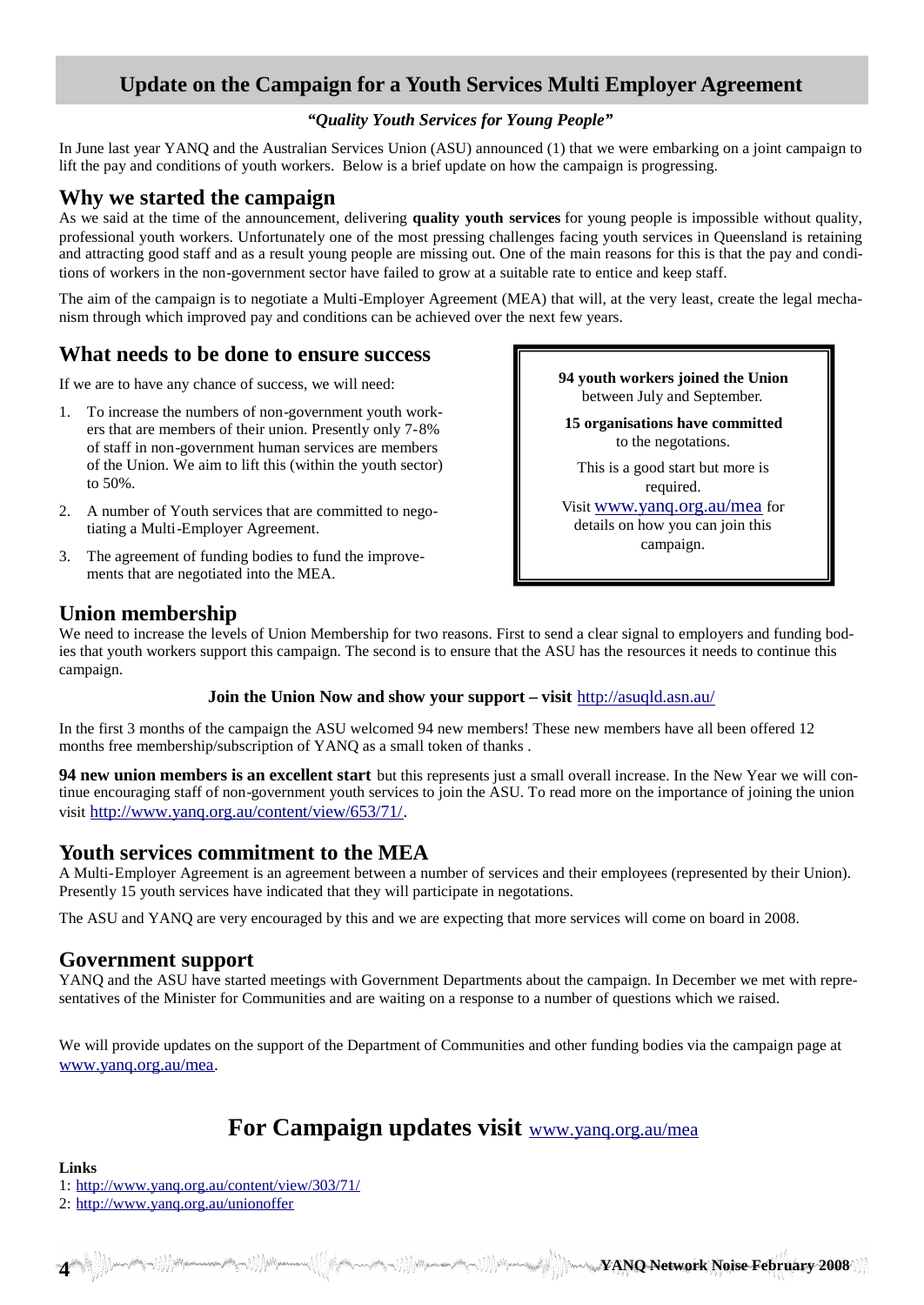## **Working with Multicultural Youth: Programs, Strategies and Future Directions**

A summary by Margaret El-Chami from Multicultural Mental Health Australia that appeared in the *Young Voices* edition of *Synergy*

**Working with Multicultural Youth: Programs, Strategies and Future Directions** is the second of two papers produced by the Centre for Multicultural Youth Issues (CMYI) for the Australian Research Alliance on Children and Youth. It builds on the first paper, **Multicultural Youth in Australia: Settlement and Transition.**

This second paper, prepared by Dr Steve Francis and Sarah Cornfoot, focuses on improving programs for young people from CALD backgrounds across Australia and devising useful strategies for the future.

It outlines key issues within the human services sector in working with young people from CALD backgrounds regarding access and equity, funding frameworks, staffing and training issues, and representation of multicultural youth issues at a policy and planning level.

It also discusses programs available for young people from CALD backgrounds and outlines useful approaches for good practice and recommendations for future directions.

The paper concludes with a valuable series of tables outlining some key programs for young people from CALD backgrounds in each state and territory that addresses the areas of need.

This article is only a summary of the paper. A full copy of the paper can be downloaded from www.cmyi.net.au/ Home.

Across the different areas of health – general health, mental health and sexual health – there are some common issues such as a lack of services for young people from CALD backgrounds. Multicultural services are considered useful, however they are often unable to adequately address the specific and often complex needs of refugee or migrant young people.

Regarding mental health, there are additional issues of complex need especially in addressing identity and settlement in the context of adolescence. Regarding sexual health there are unique issues relating to cultural sanctions on discussing sexual health and sexuality, and a lack of culturally appropriate information and services.

Nationally, there are a number of refugee health clinics that provide important services to newly arrived refugees such as the Queensland Integrated Refugee Community Health Clinic. There are also multicultural health services and special information programs run by various Migrant Resource Centres, however few offer services specifically targeting young people.

There are some youth health services that offer inclusive programs, such as Corner Youth Health Service and High St Youth Health Service in Sydney. But overall few are specifically for migrant and refugee young people.

The difficulty is the lack of coordinated and funded health information programs. These services are often part of or added to broader programs and thus may lack resources and trained staff.

Newly arrived refugee young people are able to access counselling from torture and trauma services, some of which are specifically developed for the needs of young people. For instance STARTTS NSW and Foundation House in Victoria draw on tailored approaches such as the use of art and music to explore emotions.

Torture and trauma services also provide group programs for young people to explore emotions and experiences. The Queensland Program for Assistance to Survivors of Torture and Trauma runs a 10-week support program for young people which explores the past, present and future in a group setting. This requires skilled workers and access to individual counselling services.

Youth mental health has been identified as a key issue in recent years. As noted above, young people from CALD backgrounds access general services, however it is important to have specific services that are culturally appropriate and accessible, particularly as some services are not available for free or have strict conditions of availability.

Ideally, mental health services need to have access to a range of bicultural/bilingual counsellors, and be covered by government funding. A valuable example is the NSW Transcultural Mental Health Centre, which currently accesses 150 bilingual mental health clinicians in 55 languages. This service is free of charge and available to all NSW residents.

Services that work with young people from CALD backgrounds often have individual projects to promote young people's wellbeing including school holiday programs. For example, CMYI and partners in the north west of Melbourne recently ran a successful school holiday program called '*YES (Relaxation program)'* that focused on enhancing newly arrived young people's wellbeing through yoga and relaxation techniques, as well as recreation activities, creative projects and orientation.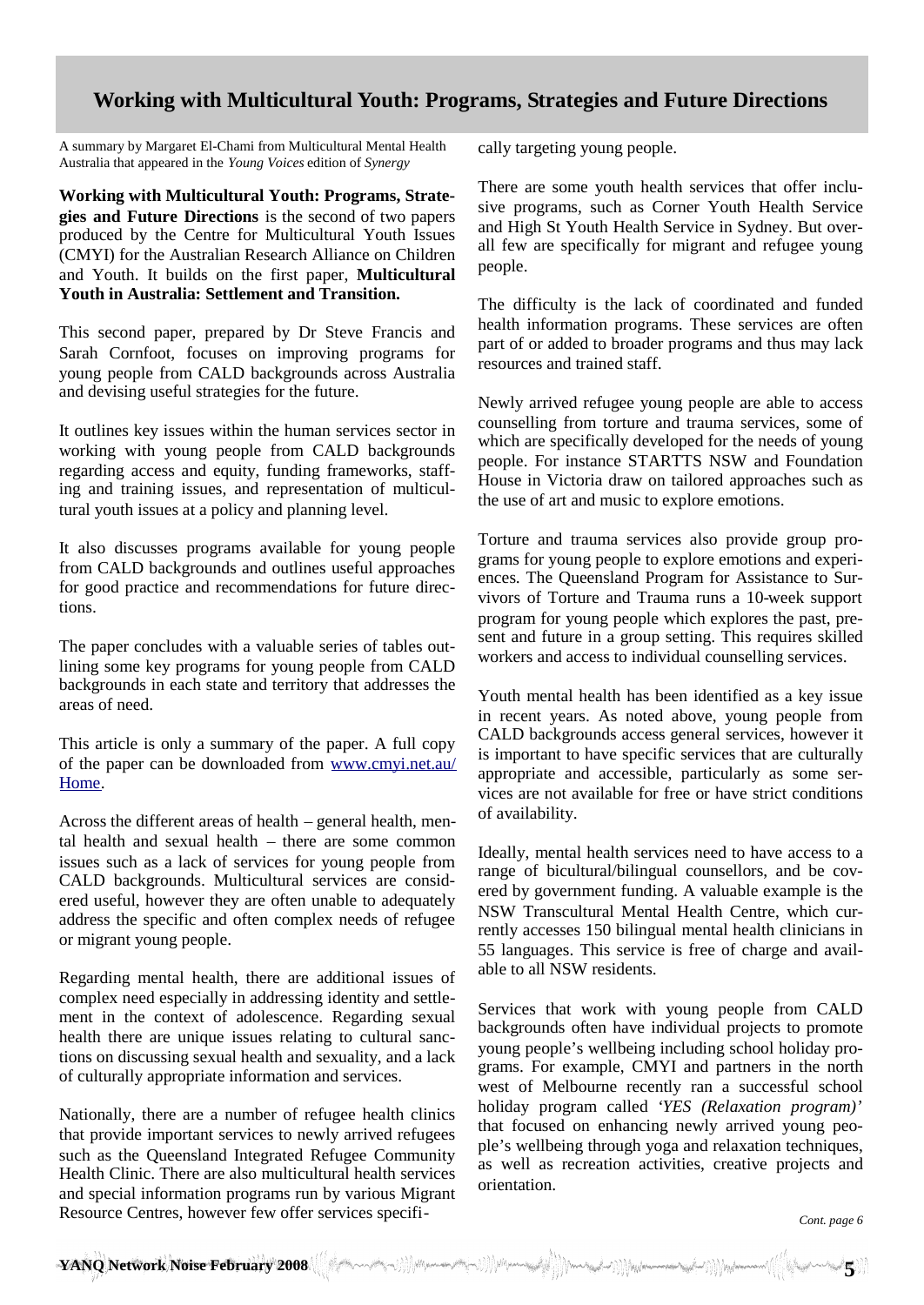In addition to mental health, there is a perception that drugs are more prevalent among young people from CALD backgrounds than other groups. However there is limited data in this area to support this. Regardless, there is a need for culturally appropriate health promotion and support services around drug and alcohol misuse for refugee and migrant communities.

Those that do exist include general community education and sector capacity building (eg: the Drug and Alcohol Multicultural Education Centre in Sydney); programs for multicultural groups (eg: the North Richmond Community Health Centre in Melbourne, which provides outreach, support and education particularly for the Vietnamese and Cambodian communities); and individual health promotion projects (eg: Multicultural Youth South Australia's involvement in that state government's *Party Safe* initiative).

Overall there is a continued need for culturally appropriate education and support, and targeted projects for specific issues such as prescription drug misuse.

There is also a need for broad strategies towards promoting effective program development and delivery for young people from CALD backgrounds.

This paper suggests a number of recommendations including developing a national refugee youth settlement strategy to which young people's settlement needs could be accommodated within existing funding and frameworks across all government departments. The strategy would outline the best approach for service coordination, capacity building, policy advice and advocacy around refugee youth issues to be implemented within each state jurisdiction.

It also suggests an on-arrival case coordination model that would provide a holistic needs analysis and tailored support for all newly arrived young people and their families should also be considered. This would involve establishing a rating system to determine the level of care needed and the level of other assistance required for each newly arrived young person and their family.

A critical component of settlement support for young people is orientation to Australian social, economic, educational and community service systems as well as to our cultural norms. Community-based recreation and activities programs offer a good site for providing some of this information, as do education settings.

Refugee and migrant parents lack support to adapt to Australian expectations while maintaining their cultural and family norms. Caring family relationships may break down following unresolved conflict or communication difficulties. However, early support can avoid some of these consequences.

Therefore support for refugee and migrant youth leadership and youth-led initiatives is also a key component in the provision of holistic support for young people. If young people are to play a role as decisionmakers and citizens, they need support to understand our sociopolitical systems. They also need encouragement to develop confidence, share skills and take up roles in sustainable community organisations. When resourced to do so, young people, families and community leaders are well placed to find solutions for existing problems and advise governments of potentially effective responses.

Supporting community education programs that build understanding of refugees and migrants is also critical. Social campaigning that encourages open reflection, dialogue and improved understanding between Australian-born and recently arrived community members will have a significant and positive impact on the settlement prospects of young people.

In order to review and evaluate services and outcomes for refugee and migrant young people, a systematic and consistent level of data must be collected. It is recommended that a national research project be undertaken to ground the development of a national framework for refugee and migrant youth settlement. Such a project could include a comprehensive mapping of services and of young people's use of services, to ascertain the degree to which young people are seeking support and having their needs met.

Organisations that work with young people from CALD backgrounds recognise the need for a flexible approach to service delivery, but have difficulty accessing funding for this. Likewise there are few funded drop-in centres with staff available. There is a need to develop and evaluate flexible service models and to promote funding for flexible service delivery.

In addition to this, professional development and training for generalist and government services also need to be enhanced to support culturally and linguistically responsive practice. Alongside building skills and expertise, mechanisms to improve coordination between services should be enhanced. Sharing of resources, discussion of good practice and analysis of emerging youth issues should be funded components of refugee and migrant youth programs in each state and territory. There is a need for support and adequate funding of those working with young people from CALD backgrounds, and in particular support for bicultural workers.

Overall there is also a need for a formalised policydriven voice on multicultural youth issues at the national level. While CMYI provides strategic advice at both the state and national levels, and while NYMIN has begun to link multicultural workers in the states and territories, there remains a critical need for a coordin-

*Cont. page 7*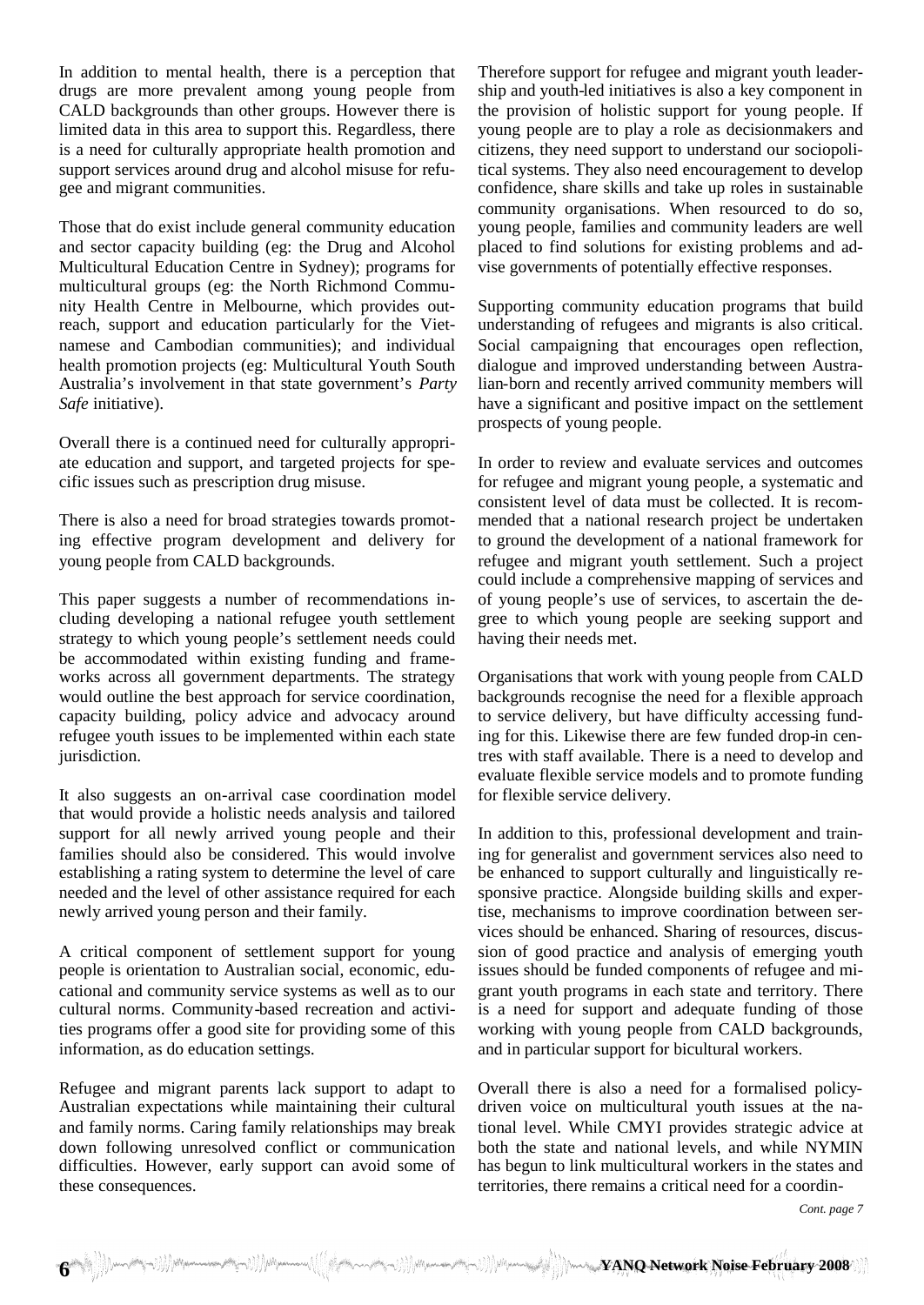ated, formalised and consistent advocacy on multicultural youth issues.

This is only a summary of the paper, **Working with Multicultural Youth: Programs, Strategies and Future Directions.** A full copy can be downloaded from www.cmyi.net.au/Home. This summary can also be found in the *Young Voices* edition of Synergy – a publication produced by Multicultural Mental Health Australia www.mmha.org.au

The preceding Summary has been reproduced with the permission of Margaret El-Chami, Communications, Media & Information Coordinator, Multicultural Mental Health Australia. margaret.el-chami@swahs.health.nsw.gov.au

## **Multicultural Update for February 2008**

### **A note on MYNQ:**

The first MYNQ meeting of 2008 will be held from 10-12 at the Ahimsa venue, 20 Horan St, West End on Tuesday 18th March.

On the agenda for this meeting will be a brief about YANQ's current research project on youth disengagement and reengagement from education and training. There will also be opportunity for attendees not only to share information and ideas, but also to provide input on the format of future MYNQ meetings.

In addition, at this first meeting, the dates for the remaining MYNQ meetings for 2008 will be decided upon and confirmed. Further information will be released shortly.

To rsvp your attendance at the MYNQ meeting, please email Kirsten at cald@yanq.org.au , Marilyn at admin@yanq.org.au or phone (07) 3844 7713.

## **Child Migrant Roundtable:**

Recently YANQ's Multicultural Development Officer (MDO) attended a roundtable meeting of the Migrant Child Project, at the University of Sydney. Delegates from the University, YANQ, DIAC, HREOC, RCOA and Harvard University's Committee on Human Rights Studies (amongst others) met with the aim of developing a research agenda focusing on migrant children. The project committee's previous research on the subject (Seeking Asylum Alone) was outlined, and delegates workshopped and brainstormed ideas on how this new network of people and organisations could advance this research in new ways that would further benefit children and young people, particularly those who are recent migrants or children of migrants to Australia.

Themes discussed included, but were not limited to: children and immigration detention; a comparative exploration of migrant children research in America, Australia and the United Kingdom; and the ramifications of Australia's 'Pacific Solution'.

Importantly, research has shown that in many child migrants' cases, the child is often viewed by the immigration authority and/or in-country law body as an immigrant first and a child second. While this perspective may have immediate detrimental influence on the child's situation and on their access to their international rights as a child, there also may be significant social and legal ramifications related to the potential increase of children who are 'sent ahead' or in lieu of any other family members in the hope that as a child, immigration laws will restrict, confine or oppress them far less so than if they were adult immigrants or as part of a family attempting to immigrate or seek asylum. (eg. That their application for residency or asylum will be far more easily granted if as a child, they travel alone.)

Further, research has indicated that many first and second generation Australian children and young people, whose parents and grandparents were immigrants, themselves face and endure many of the same issues as recent migrants. As such, a number of research options were highlighted in relation to the needs of these groups of young people as well.

Further information related to the 2008 research agenda of the Migrant Child Project has yet to be released.

Importantly though, the Statewide Multicultural Youth Issues Network (SMYIN) of Victoria will be meeting at the end of this month to discuss some of these issues (namely the needs of second generation migrant young people); a topic that YANQ not only will be liaising closely with the Centre of Multicultural Youth Issues (CMYI) about, and but will also be gauging response and ideas about within the Multicultural Youth Network of Queensland (MYNQ) membership base.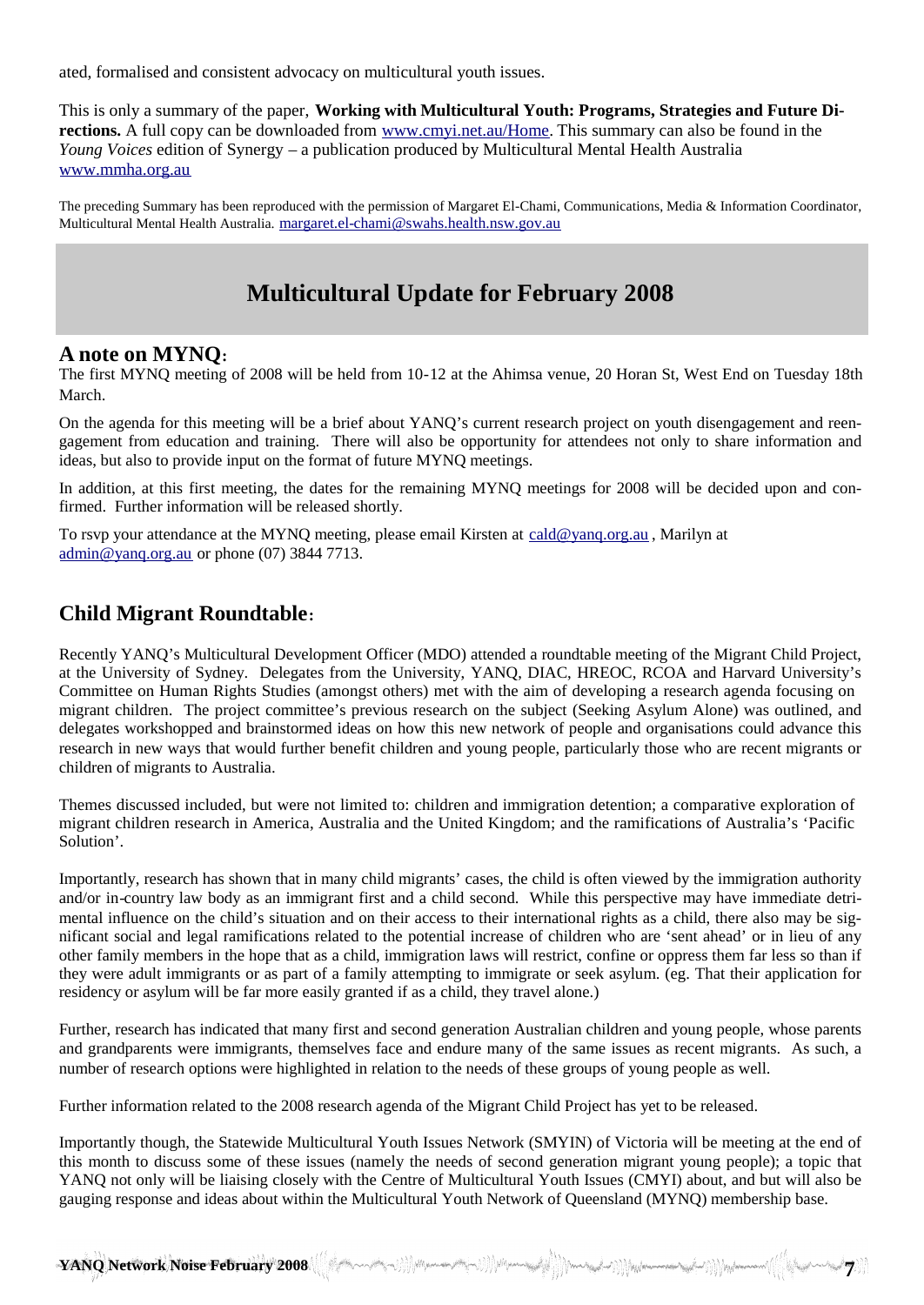## **Mind the gap Considering the participation of refugee young people**

#### by Jen Couch

The concept of youth participation has become a familiar and increasingly accepted component of youth work practice, programming and funding in Australia. It is a development well deserved, for age can be as much of an impediment to full enfranchisement in public life as race, ethnicity, class, sexuality and gender. Indeed, age is often coupled with one or more of these factors to create significant barriers to young people's ability to shape the institutions and community contexts that affect their lives. Generally, participation is regarded as a "good thing" and has

been embraced by nongovernment organisations (NGOs), development agencies and governments. But, despite the enthusiastic championing of the idea, most of the work regarding participation for young people in Australia has focused chiefly on Anglo-Australian young people.

There have been far fewer participation-based projects with refugee young people and, indeed, far less is known about how to engage refugee young people. This article discusses the benefits and risks of involving refugee young people and argues that it is time for a more critical understanding of participation in relation to refugee young people.

#### **Being a refugee young person**

Young refugees' resettlement experiences often involve them confronting a number of barriers. Newly arrived and emerging communities are often at risk due to limited family and social support, and underdeveloped support and minimal infrastructure within their communities. Mainstream services and programs are not always culturally appropriate and lack flexibility – factors which prevent young people from participating. In

addition, there are few specialist refugee youth services that cater for those with complex needs. There is also often little coordination between government departments and community and education sectors in relation to planning to meet the needs of refugee young people. Because young people from refugee backgrounds may have witnessed or experienced state-sanctioned violence, many are suspicious of government authorities or those perceived to be in authority roles.

#### **Participation**

Participation in the context of development discourse is today char-

*In the area of young people and participation, it is sometimes assumed that more is better; however, after many years of experience working with and researching refugee youth, Jen Couch has observed that refugee young people may be placed at risk if participatory programs are ill-conceived and underresearched. She reminds the reader that participation must not be considered an 'ideological absolute' but rather a useful tool for empowering young people and improving their self-esteem. If programs involve families and the wider community, there is a greater chance that everybody will be able to successfully negotiate and accept the changes that participation will make to young people's lives.*

> acterised by two paradoxes. The first is the trend towards the standardisation of approaches. This trend appears to be contradictory to the goal of participation whereby direction is moulded and shaped by the participants themselves. Standardisation is theoretically impossible in this context. The second paradox relates to the growth of a body of technical knowledge on empowerment that threatens to take the empowerment aspect of the participatory process away from communities and place it in the hands of *experts*.

> The notion of participation is complex and sometimes ambiguous. Definitions can range from consultation to full empowerment and the concept has even been likened to a trojan horse that hides the fact that coercion and manipulation are its basic motivations (Slocum & Tho

mas-Slayter 1995). It is, however, now generally recognised that participation must be part of any community development process. The term is commonly used to indicate involvement in planning and decision-making, as in Hart's (1992, p.5) definition of:

the process of sharing decisions which affect one's life and the life of the community in which one lives. It is the means by which a democracy is built and it is a standard against which democracies should be measured. Participation is the fundamental right of citizenship.

A broader definition is offered by van Beers (1995, p.6):

listening to [young people], giving them

space to articulate their own concerns and, taking into account the children's maturity and capacities, enabling them to take part in the planning, conduct and evaluation of activities, within or outside the family sphere, which may imply involving them in decision making.

Hart's "ladder of participation" (cited in Van Beers 1995, p.6) is a wellknown attempt to model

youth participation that places the concept along a continuum from manipulative through tokenistic participation to forms of participation in which young people are involved in initiating activities and sharing decisions with adults. However, it is rarely possible to use this scale to locate levels of actual participation, as the situation within a particular project may be complex and possibly contradictory.

Participation involving young people is most often considered as consultation, a tool regularly used by government and non-government agencies to gain an insight into the views and opinions of the whole or specific segments of the community. However, young people actively participate in a broad range of areas, including research, strategy

*Cont page 9*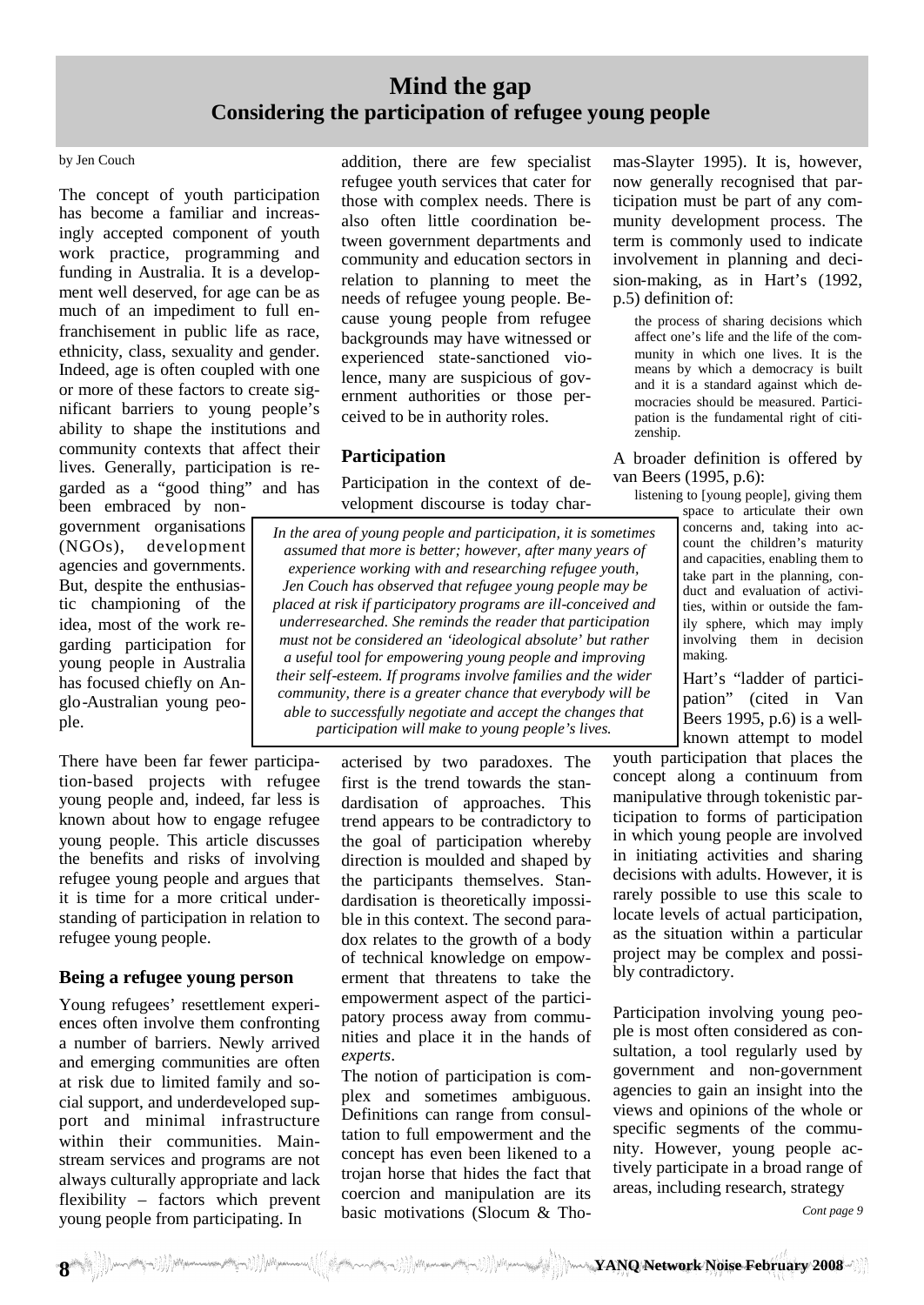development, program development, implementation, monitoring, evaluation, governance and policy development. For young people whose perspectives are often marginalised or ignored, these are particularly important areas for participation that enable their "voices" to be heard by government, their peers and in their communities. Therefore, while consultation provides young people with an opportunity to participate and influence decision-making and future planning, it does not extend to young people having formal decision-making roles.

Tolfee (cited in Boyden, Ling & Myers 1998) stresses that the main resource in any project is young people. In fact he warns:

> at the very least, the need to consult [young people] about their own perception of their needs, problems and resources is an essential precondition for the development of programs designed to support and assist them. Programs based entirely on adult perceptions of [young people's] needs and priorities are almost certainly destined to "get it wrong" and hence waste valuable resources.

Checkoway and Richards-Schuster (2004) support the necessity for young people's control and ownership when they note that youth participation is more effective when young people are "directors" or "partners" rather than simply "subjects" (p.85). It is not so much who initiates the process but whether young people are meaningfully involved, "… its quality is effective when they have an impact on a process, influence a decision, or produce an outcome" (Checkoway 1998).

In turning to the question of the involvement of refugee young people in youth participation processes, the marginal social and economic status of this population makes it even more important that inclusion is meaningful and not piecemeal. Processes that include refugee young people in decision-making, through political processes at local, state and national levels, must be developed in partnership with young people themselves.

A "more is better" approach to youth

participation is not necessarily always the best or most appropriate way of involving young people. This point must be considered whenever young people are participating, but especially so when it comes to the involvement of refugee young people. For example, the consultative process with refugee communities may itself result in the promotion of adult concerns rather than accurately reflect the lives and priorities of young people. The input and participation of refugee young people may become tokenistic if this possibility is not addressed.

#### **The potential benefits of refugee youth participation**

To identify and analyse the potential benefits of involving refugee young people it is important to move beyond the rhetoric of participation being a "good thing" or "politically correct" and identify more precisely what the benefits for refugee young people might be.

#### **Young peoples commitment is enhanced by their participation**

One question to be considered in regard to participation is whether refugee young people should be treated any differently from other young people with whom community agencies are involved. Are there particular reasons why refugee young people should be active participants in programs? The answer is, clearly, yes. Baden (1997) highlights the way in which conflict can lead to young people becoming more visible in a range of survival strategies. Almost by definition, refugee young people are those who have often taken on the responsibility for contributing to the economic and practical needs of their families. It obviously flows from this that, if young people are assuming this responsibility, they both deserve, and are capable of, exercising responsibilities in relation to programs designed to benefit them. Programs that work with refugee young people almost always work at the level of individual young people, rather than only through parents, family or the wider community (although these are sometimes components). The organisations who work in a more participatory way regard refugee young people as resourceful, capable and competent.

Conversely, organisations that treat refugee young people as dependent, irresponsible and incompetent will quickly find this to be a selffulfilling prophecy and will then find many reasons for continuing a non-participative way of working. In the process, if young people have had no involvement in establishing programs, they will feel little or no sense of ownership, and may have very little commitment to achieving the program's goals. A decision not to consider young people as stakeholders in a program is difficult to justify in any circumstances.

#### **Participation contributes to young people's self image**

White and Wyn (2004, p.37) note that exclusion of refugee young people is exacerbated by the fact that refugee young people are "considered to be outsiders in their new societies". They state that this is "due to the manner in which ethnicity and race are socially constructed [with] …contemporary media images and treatments of [refugee young people generally being] very negative" (White & Wyn 2004, p.45).

Social structural theorists argue that one reason for the lack of participation of marginalised young people such as refugees is the persistence of cultural perceptions that are embedded in larger structural arrangements that are reproduced through the media, market and other social processes. Refugee young people are rarely constructed as actors in the public sphere. Instead, the public discourse about all young people reflects an image of a disengaged group "at risk" of "becoming" problems (Checkoway 1998). This is even more the case for refugee young people who are labelled "minorities" and "victims", at best,

*Cont page 10*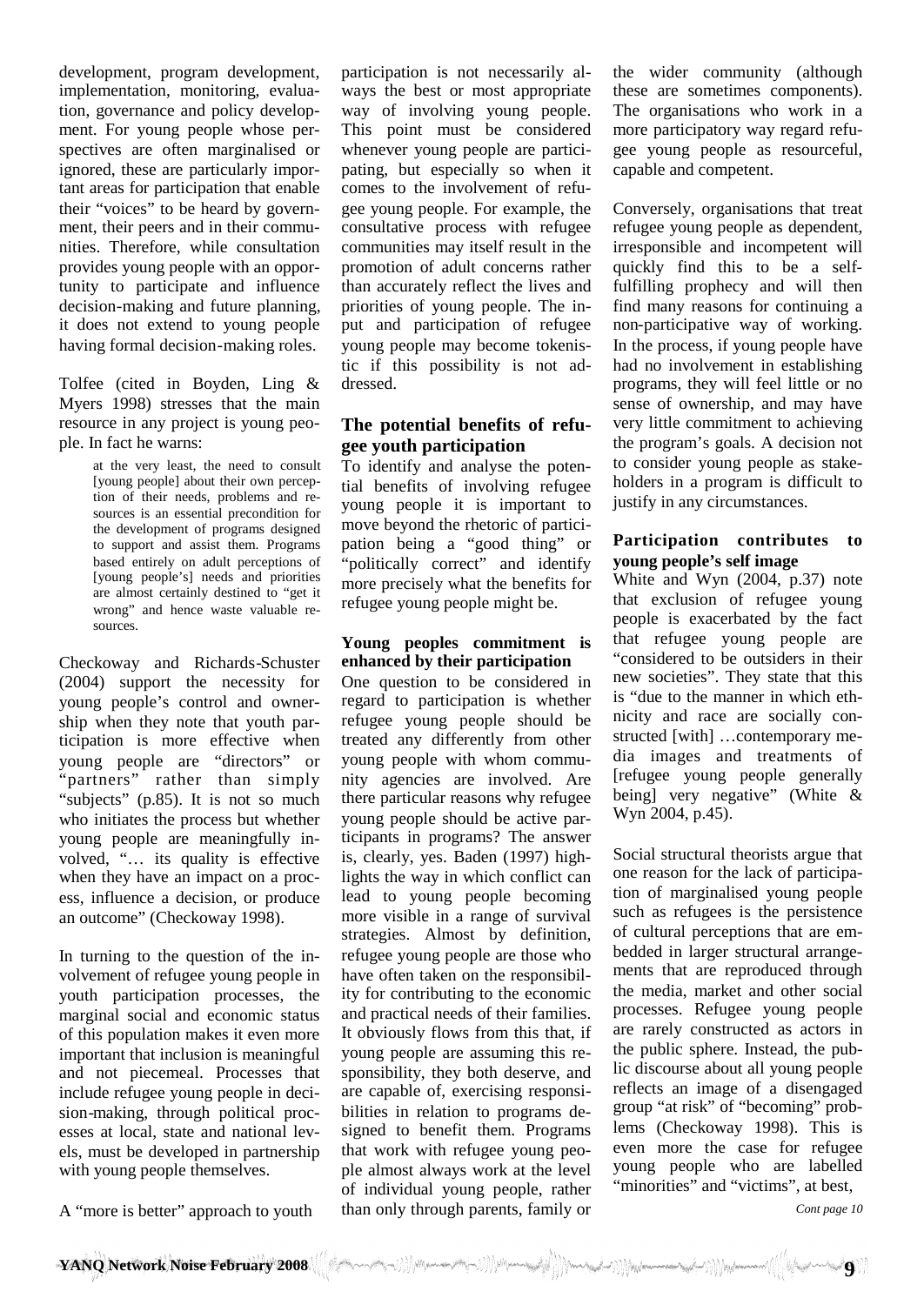and thugs and gang members with no ambitions or academic ability, at worst (Sercombe 1999). As a result, it is not surprising that opportunities for young refugees tend not to focus on positive engagement. Instead the community spaces tend to reflect a society that is fixated on the negative space of gang violence, drug dealing and possible incarceration (Ogilvie & Lynch 1999).

Participation can be a vital and powerful ingredient in helping refugee young people change their often very negative images of themselves and, in the process, raise their sense of selfesteem. Involving young people actively as participants might help them to value themselves as people who are contributing both to their families and wider society. Collective activities may reinforce this positive identity.

It is my experience that when refugee young people do come to value themselves more highly, there are two important results. First, young people have increased energy to tackle some of the many problems and issues that resettlement raises. Second, they create bonds with other young people. This often leads to young people looking beyond their own immediate needs and playing a significant role in community development activities. If a high level of participation can lead to young people seeing themselves as agents of change in communities and societies, then, conversely, a traditional welfare approach can instil in young people a self-perception that they are powerless and need to be "rescued". If programs work in such a way as to reinforce young people's image of themselves as passive victims of their circumstances and passive recipients of services, they may become more vulnerable to abuse and exploitation.

The trauma associated with the refugee experience challenges young people's understanding of the meaning and purpose of life, and their identity formation can be damaged (Pridmore 1998, p.159). When trauma has shattered a young person's sense of self in the world, an important step can be

to involve the young person in activities that build trust and identity. There seems good reason to believe not only that participation enhances young people's self-esteem and sense of wellbeing; but that it is also a vital ingredient in resilience.

#### **Participation may enhance young people's resilience**

When young people have opportunities to participate meaningfully, there is evidence that resilience is enhanced and that this leads to a greater sense of autonomy, independence and social competence (Richman & Bowen 1997). Resilience refers to the capacity to do well, and is seen as an alternative and positive approach to the focus on the risks and problems that young people face. Fraser and Galinsky (1997, p.272) identify the concept of empowerment as being significant, suggesting that it:

… includes combining a sense of control with the ability to affect the behaviour of others, a focus on enhancing strengths in individuals or communities, a goal of establishing equity in the distribution of resources, an ecological (rather than individual) form of analysis for understanding individual and community phenomena, and a belief that power is not a scarce commodity but rather one that can be generated.

### **Participation in action**

My work with refugee young people in the 1980s with the Western Young People's Independent Network (WYPIN) – a group of refugee and migrant young people in Melbourne's west who pioneered highly participatory practices – revealed that a highly participatory approach gave young people opportunities that, when taken seriously by them, can change their future and increase their knowledge, experience and human capital. The young people involved in WYPIN were articulate, confident and competent. They were capable of facing the immediate demands of their lives, and of having ambitions that they pursued in a realistic manner.

Participation allowed the young people to experience themselves and each other in a new way and to

form relationships. They acquired new social and practical skills as well as a sense of their own potential. They learned to analyse their circumstances more thoroughly, to argue a case, to identify the problems instead of just reacting to them, and to seek systematically to overcome them. By working with each other and by tackling common problems together, they built an experience of solidarity, equality, sharing, affection and cooperation.

However, despite these positive outcomes, it should not be forgotten that tension can develop between young people and their families and community when young people become more resilient. Resilience, autonomy and independence are characteristics highly valued in the West (parents and teachers enthusiastically encourage their development in young people), but, from the perspective of a refugee family/ community, they may seem corrosive to tradition and culture. It is, therefore, not surprising that in some refugee communities the terms autonomy and independence carry with them the threat of further fragmentation and the loss of their young people.

While we have considered some of the benefits of participation for programs for refugee young people, it is important to acknowledge that adopting a participative approach is neither easy nor without its challenges.

### **The challenges of participation for refugee young people**

#### **Cultural constraints**

In most societies, young people enjoy less social power than adults. Even the relatively conservative statements in the UN Convention on the Rights of the Child may go well beyond what many parents and others involved with refugee young people would consider acceptable and appropriate in their cultural context. Agencies that adopt a highly participatory approach attempt to make young people more *Cont page 11*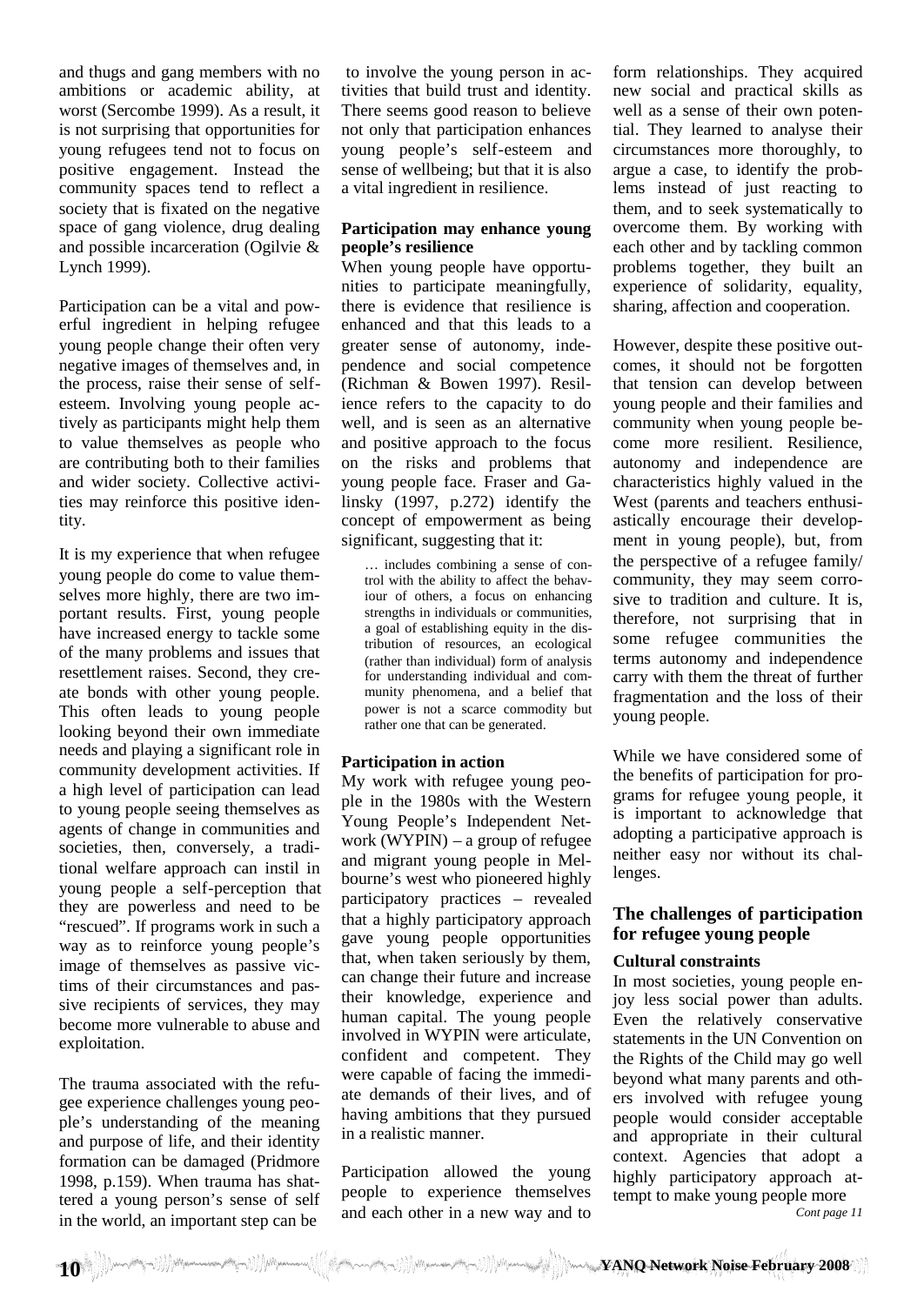aware of their rights, and more confident, active and assertive in demanding their rights. Young people are allowed to participate, and to exercise responsibility, which may be in stark contrast to the reality in other areas of their lives. For many communities, the prospect of young people's empowerment may represent a major shift in social functioning and may be unwelcome to adults for whom it means a loss of power and control. Parents and community members have the ability to thwart young people's efforts if these are perceived to threaten the status of older adults.

This conflict may be most acutely felt in the lives of young people where family units have experienced dramatic changes or where parents are limited in asserting their own rights. In these situations, intergenerational difference may be exacerbated by the perceived empowerment of young people (Kaspar 1998, p.181). However working with young people in isolation from their family situations and expectations risks loosening family ties that may be the young person's first line of protection.

It is, therefore, impossible to pursue the best interests of the young person without working closely with adults – parents, teachers and community leaders – in order to ensure the safety and sustainability of participatory projects. Families must be part of the foundation for any holistic approach to the participation of refugee young people. It is vital, therefore, to stress the importance of family connections and to provide ample opportunity for family views to be heard and discussed in the process.

When adequate attention is paid to the importance of links between refugee young people and their families, the issues that surface virtually ensure a holistic perspective on the young people. Effective participation strategies for refugee young people are those that connect with families by providing them with information about the context of young people's participation in projects, and by involving siblings in activities. Projects

that focus on sport and recreation, art and music can be useful avenues for involving other members of the family. Likewise, beginning a project with a family fun day or picnic can help in breaking down some of the fear families may have.

Agencies must make an effort to ensure young people and their families feel comfortable and safe in taking risks in the face of the new dynamics that will emerge in a participatory process. As far as possible, programs should support, not undermine, family solidarity. This implies that young people's participation in programs should take into account the possible impact of young people's status within the family and family wellbeing generally.

#### **Working in a participatory way is hard work!**

A commitment to working with young refugees in participatory projects requires workers to reflect carefully on the imbalance of power between the worker and the young person. Participatory projects require a reformulation of the adult role in relation to young people. How do we move beyond our roles as leaders to being facilitators? Do we have the flexibility and humility it takes to adapt the ways we work with young people?

Such reflection should begin by acknowledging one's own feelings about sharing power with young people. As noted, the worker must always consider the consequences of young people's participation in relation to their position in the family and community. This can raise challenges for youth workers who are used to working on an individual basis with young people. Thus transparency about methods and aims is essential. It is also important for the worker to have an understanding of refugee communities, including how the young people are treated culturally and how to negotiate space for intergenerational dialogue. It can be difficult to achieve a balance between young people's leadership and a respect for cultural practice, traditional social structures and power dynamics. To what extent should we encourage young refugees to challenge the hierarchical structures that exist within their community?

A good understanding of cultural context is essential for anticipating any risk to refugee participants. Does the program take into account gender dimensions or how girls are affected when they reject traditional social roles and become leaders among their peers? Conversely, are we overly concerned about young women to the point that we neglect the risks faced by many boys? It is important to respect the diversity among refugee young people themselves.

In addition, involving young refugees in participatory projects may be difficult in contexts where they are expected to contribute to the maintenance of the household, take care of siblings, gain employment or go to school. Sometimes these responsibilities can prevent young people from taking part in projects.

### **Whose agendas are paramount?**

Too often participation has been seen as an issue of equality rather than equity. An equality approach to how young people are included means there is an expectation that they will fit into existing structures that may be inherently exclusive. An equity approach involves analysis and identification of the different levels of exclusion, acknowledges issues of difference and formulates ways in which existing structures can accommodate those who are naturally excluded from the process (Ivan-Smith & Johnson 1998, p.296). This is not to suggest that agencies manipulate young people or encourage participation in a tokenistic sense, but it does raise the issue that the principal concerns of young people and those of the agency supporting them may not be the same.

*Cont page 12*

**11 YANQ Network Noise February 2008**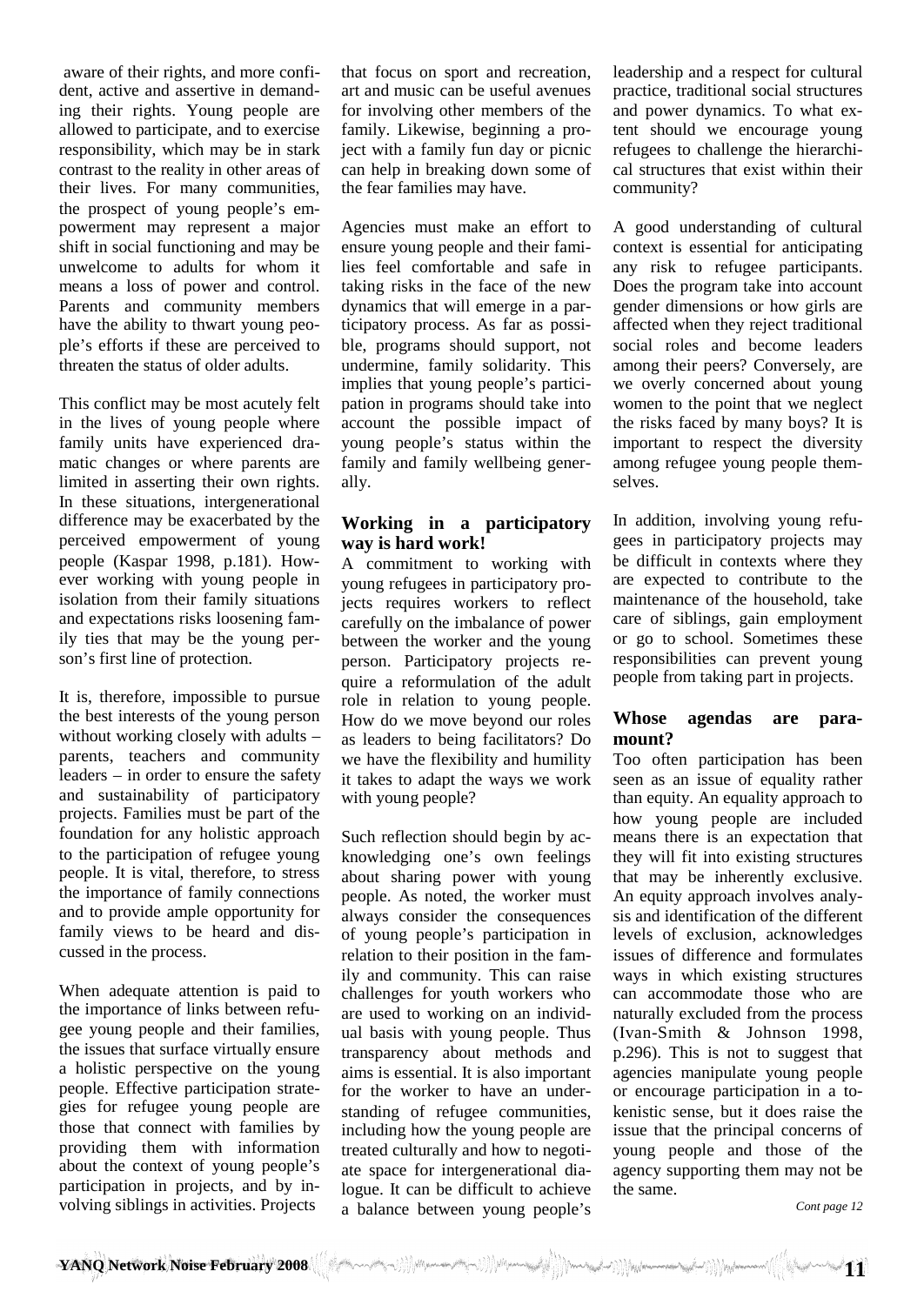Whose agenda does the participatory project reflect? Many initiatives are driven by funding bodies rather than by young people themselves. Should young people from vastly different communities be brought together simply because they are all refugees? What if young people do not want to participate? Are we open to young people's varying agendas, which true participation will bring to the surface? The implication is that participatory projects are unlikely to be effective or sustainable if they are developed solely as a response to adult and funding agendas. Participatory processes require sustained commitments in terms of time and funding. How do we reconcile these long-term processes with funding needs? Adequate time is needed to develop an understanding of cultural contexts and local complexities to minimise risks for young people. Participation in this regard is not an event but a long-term process that is unlikely to be realised cheaply. A positive organisational context is fundamental to the success of participatory projects. This raises many questions about institutional barriers and how much the agency integrates the ideology of participation into their organisational culture.

#### **Conclusion**

The long-term hope behind participatory approaches is that young people will grow into citizens capable of sustaining their lives, communities and environment (Kaspar 1998, p.183). So far the effects of participation on young people's adult lives are not known. In identifying some of the challenges of participative approaches, it is hoped that none of these will be used as an excuse for inaction in the area of participatory programs for refugee young people. The intention has been to try to move to a more critical and discriminating discussion of this important issue. The need to plan programs on a basis of participatory research in which refugee young people can freely articulate their problems, needs and resources within their social world of work, family and school cannot be overestimated.

On a day-to-day basis, to deny young people at least an element of choice about what they are involved in is not only to run the risk of supplying resources they will neither use nor benefit from, it is to deny them the experiences of critical appraisal and choice that are vital for their own personal development.

On the other hand, it may be equally dangerous to accept uncritically the idea of youth participation as a universal panacea. To ignore the possible cultural dissonance that a high level of participation may impose is dangerous. It is also important to avoid the danger of participation becoming a "sacred cow" or an ideological absolute that precludes any other form of intervention that might be criticised as "welfarist". Similarly the simplistic incorporation of youth participation because "it seems like a good idea", without carefully considering the implications for young people, families, staff and others, is naive. Young refugees are both put at risk and benefit by involvement in participatory projects:

In cultures that are resistant to participatory activities, the risk arises simply by their involvement. Enabling young people to develop alternative thought processes can render them vulnerable over a lifetime. An idealised outcome is to enable them to question dominant values, issues and paradigms in their cultures; but without appropriate support, they can become isolated in their ideas, weakened and, in the worst scenarios, threatened or punished (Kaspar 1998, p.183).

The issue of the possible negative impact of participatory approaches on the families of refugee young people has been identified, although the evidence of this is not unequivocal. A tentative conclusion from my experience is that highly participatory approaches are most likely to be effective and to avoid the likelihood of setting up conflicts in the family if they are accompanied by a high level of family participation. However, the role of participation within cultures that are resistant to its methods and ideals must be evaluated, and culturally specific meanings of young people's participation must be examined, if young people's capacities and needs are to be met effectively.

There is a tendency in some agencies to focus on interventions that impact on risk and vulnerability, but which ignore the issue of young people's self-esteem and overall psycho-social wellbeing. Any program that claims to concern itself with the whole young person, and a whole range of needs, must take into account the vital issue of refugee young people's settlement experience, alienation and society's denial of their status and worth. It is through active participation – being treated as social subjects capable of taking action for themselves to transform their lives – that refugee young people are most likely to develop as confident human beings with a strong sense of identity and self worth.

#### References

Baden, S. 1997, *Post conflict Mozambique: Women's special situation, population issues and gender perspectives to be integrated into skills training and employment promotion,* ILO Training Policies and Systems Branch, ILO Action Programmes on skills and entrepreneurship training for countries emerging from armed conflict, Geneva.

Boyden, J., Ling, B. & Myers, W. 1998, *What works for working children*, Radda Barnen, Gothenburg.

Checkoway, B. 1998, 'Involving young people in neighbourhood development', *Children and Youth Services Review,* v.20, n.9/10, pp.765-95.

Checkoway, B. & Richards-Schuster, K. 2004, 'Youth participation in evaluation and research as a way of lifting new voices', *Children, Youth and Environments*, v.14, n.2, pp.84-98.

Fraser, M. & Galinsky, M. 1997, *Towards a resilience-based model of practice in risk and resilience in childhood: An ecological perspective,* ed. M. Fraser, NASW Press, Washington D.C.

Hart, R. 1992, *Children's participation: From tokenism to citizenship*, Rep. No. 4, UNICEF, Florence.

Ivan-Smith, E. & Johnson, V. 1998, 'The way forward', in *Stepping forward: Children and young people's participation in the development process*, eds V. Johnson, E. Ivan-Smith, G. Gordon, P. Pridmore & P. Scott, Intermediate Technology Publications, London, pp.291-99.

Kaspar, A. 1998, 'Patterns for the future: Knitting reflection into the practice of children's participation', in *Stepping forward: Children and young people's participation in*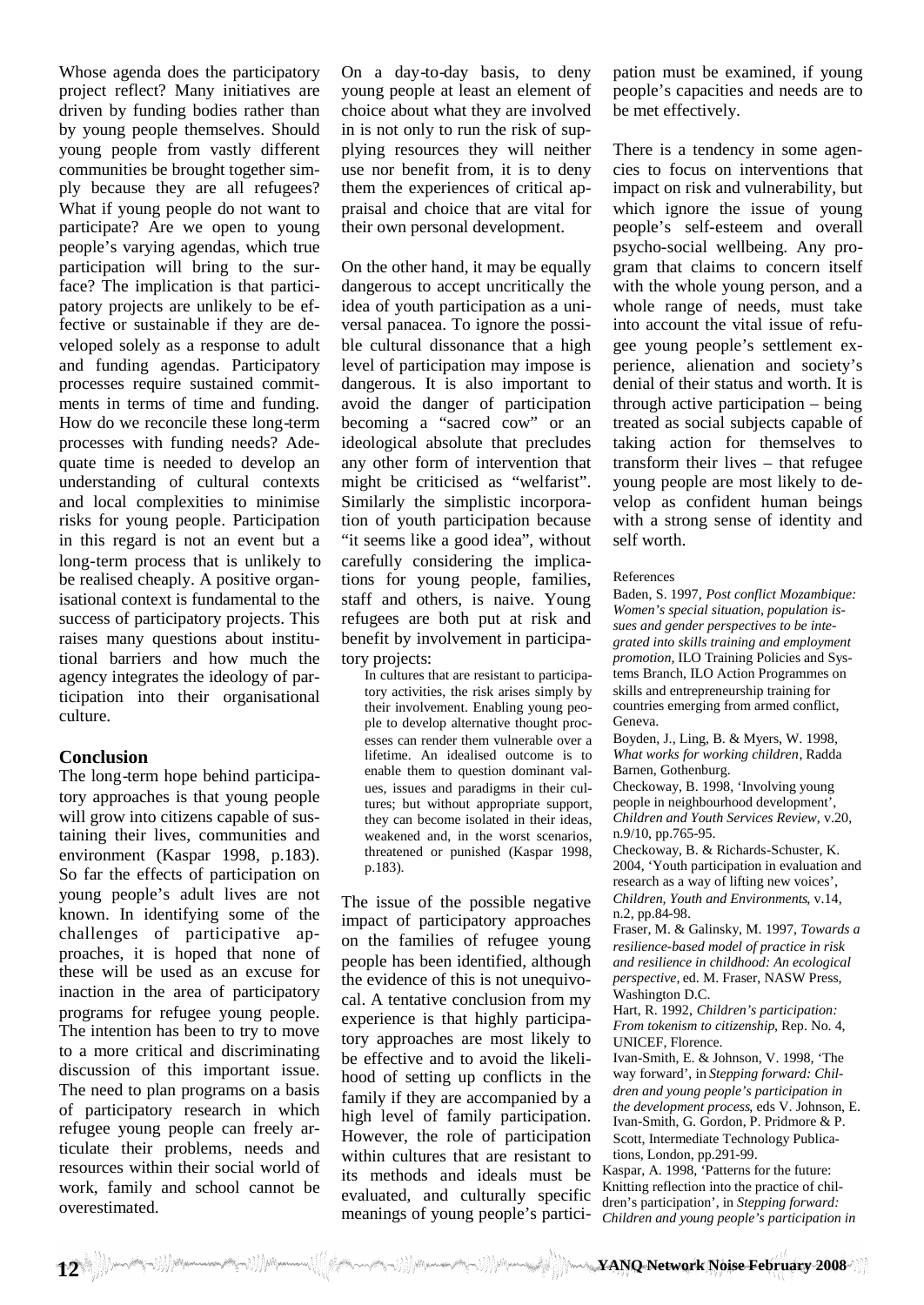*the development process*, eds V. Johnson, E. Ivan-Smith, G. Gordon, P. Pridmore & P. Scott, Intermediate Technology Publications, London, pp.180-84.

Maguire, P. 1987, *Doing participatory research: A feminist approach*, The Centre for International Education, Amherst.

Ogilvie, S. & Lynch, M. 1999, 'A culture of resistance: Adolescents in detention', in *Australian youth subcultures: On the margins and in the mainstream*, ed. R. White, Australian Clearinghouse for Youth Studies, Hobart, pp.148-58.

Pridmore, P. 1998, 'Children's participation in situations of crisis', in *Stepping forward: Children and young people's participation in the development process*, eds V. Johnson, E. Ivan-Smith, G. Gordon, P. Pridmore & P. Scott, Intermediate Technology Publications, London, pp.158-61.

Sercombe, H. 1999, 'Boots, gangs and addictions: Youth subcultures and the media', in *Australian youth subcultures: On the margins and in the mainstream,* ed. R. White, Australian Clearinghouse for Youth Studies, Hobart, pp.5-15.

Slocum, R. & Thomas-Slayter, B. 1995, 'Participation, empowerment, and sustainable development', in *Power, process and participation – tools for change*, eds R. Slocum, L. Wichhart, D. Rocheleau & B. Thomas- Slayter, Intermediate Technology Publications, London, pp.3-8.

Stafford, A., Laybourn, A., Hill, M. & Walker, M. 2003, ' "Having a say": Children and young people talk about consultation', *Children and Society*, v.17, n.5, pp.361-73.

van Beers, H. 1995. Participation of children in programming, Radda Barnen, Stockholm.

White, R. & Wyn, J. 2004, Youth and society, Oxford University Press, South Melbourne.

Jen Couch teaches youth studies and sociology at the Australian Catholic University. She has worked in the community sector for over 20 years, predominantly with and on behalf of culturally diverse young people. Her research interests are young people and activism and working children's movements.

The preceding article was first published in Youth Studies Australia volume 26 Number 4 2007 and is reproduced with the permission of the publisher and author.

# **There is only one journal that covers all Australian youth issues**

**ISSUES SUCH AS** : youth work education / spirituality / refugee young people / rural issues / Indigenous young people / mental health / youth work ethics / homophobia / drugs & alcohol / homelessness / sexuality … and more

## **YOUTH STUDIES AUSTRALIA**

is a quarterly peer-reviewed journal that publishes up-to-date research and practice-based articles, abstracts from current journals, reviews of new books and précis of youthrelated mainstream newspaper reports. At \$88 a year, it doesn't cost much to stay informed.

To find out more, visit us online at www.acys.info/journal

## **Youth Studies Australia**



**13 YANQ Network Noise February 2008**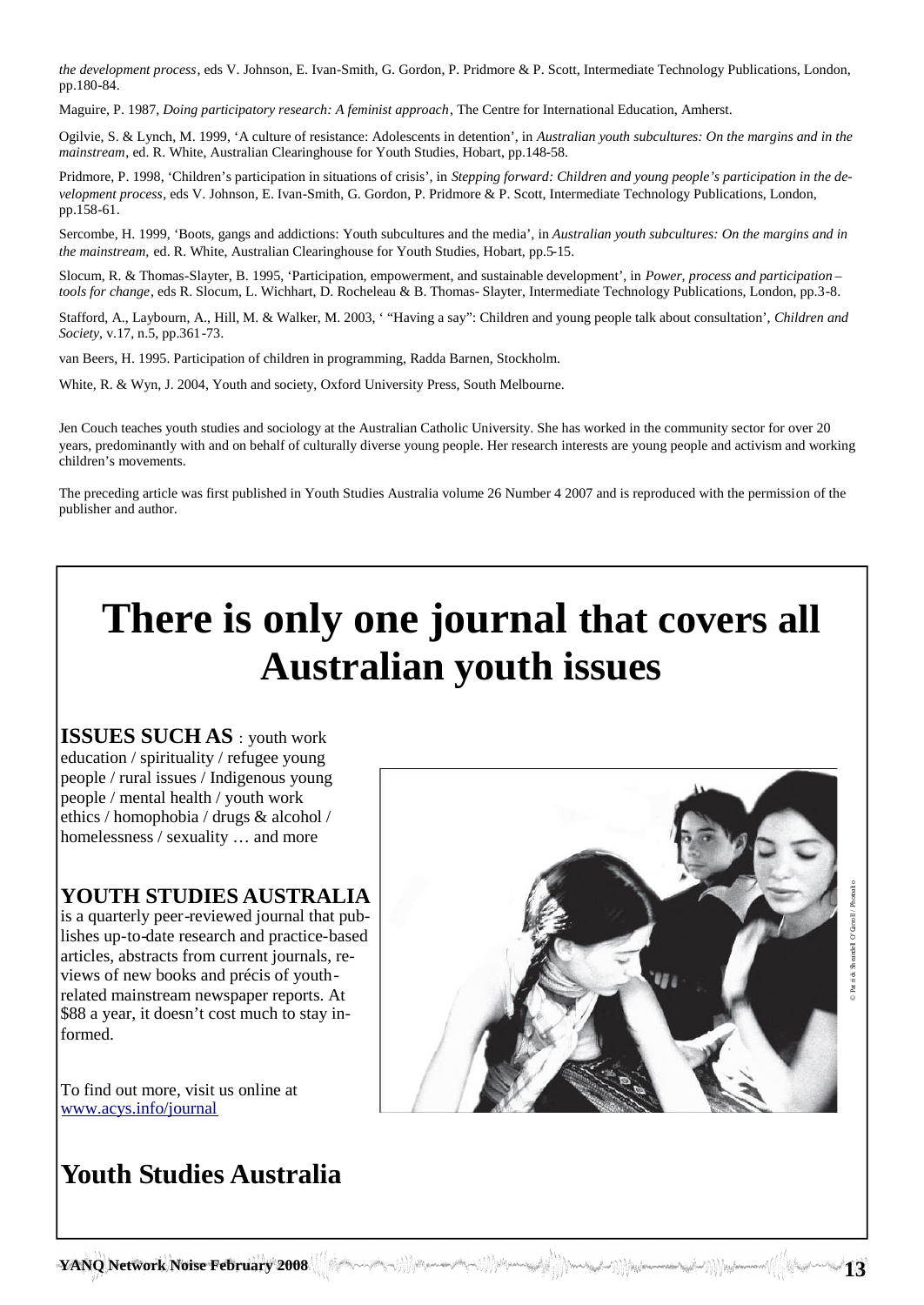## **HOMELESSNESS Homes for homeless children**

MIA DAMBACH looks at options to juvenile detention centres

In NSW, the courts have the power to impose residential requirements under section 36(2)(a) *Bail Act* 1978 in relation to bail. The courts often make it a condition of bail for children charged with criminal offences, who are homeless or in need of care<sup>1</sup>, that they 'reside as directed by the Department of Community Services' (DoCS). This approach is adopted especially when children are under 16, are homeless, or do not have carers or appropriate parental supervision. The residential condition is imposed to ensure a greater likelihood that the child will attend court for the next hearing of their matter, and to ensure that their whereabouts are known.

The difficulty is that if the child is in 'need of care', and DoCS fail to find accommodation for the child, detention is likely the 'default' outcome. Magistrate Mulroney told the Sun Herald in February 2006, 'You see quite a few kids who end up in fairly substandard accommodation or they will end up staying in custody because a place can't be found for them.<sup> $2$ </sup> In the same newspaper report, DoCS maintained that they were not responsible for finding accommodation.

This view is contrary to section 9(e) *Children and Young Persons (Care and Protection) Act* 1998 (CYP Act) which states:

*If a child or young person is temporarily or permanently deprived of his or her family environment, or cannot be allowed to remain in that environment in his or her own best interests, the child or young person is entitled to special protection and assistance from the State.*

Similar provisions creating specific responsibilities to find accommodation also exist in sections 74, 113 and 120 of the (CYP Act). Clearly, DoCS are delegated as the Government's representative responsible for children in need of care and protection,

which arguably includes those that are homeless.

Accordingly, this Brief examines firstly, the DoCS abdication of this delegated responsibility and secondly, the consequences of this abdication, including breaches of international law. In the last section, the article discusses some law reform proposals to help counter this lamentable situation.

#### **DoCS' abdication**

When DoCS fail to find accommodation for children who are in need of care, the only practical alternative is detention. In practice, when DoCS decline to make a direction that a child reside somewhere, the child cannot enter into their bail undertaking and must remain in detention. In some situations, children can remain in detention for a number of weeks, which is especially concerning when it is likely that they will not receive a custodial penalty when their matters are finalised. The Public Interest Advocacy Centre (PIAC) in NSW is continuing its work in collecting a number of case studies on this very point to establish whether the detention of children in these cases is lawful.

Lawyers for the Children's Court have found that DoCS can be even more reluctant to find accommodation when children do not obey their directions (eg: attend certain schools or accept certain house rules). The result is that the *Bail Act* 1978 is used as a tool to punish children who fail to obey the sometimes unreasonable directions of the DoCS. Regrettably, for children in need of care, their punishment is detention even though granted bail whereas children from more stable backgrounds, but who do not obey similar directions, are often punished by other means such as being grounded or limited in phone calls.

It is conceded that the DoCS are under-resourced and there are limited accommodation options for children, especially for those who are difficult to manage. Yet in practice DoCS prioritises other cases such as those children subject to sexual abuse — rather than respond adequately to the needs of children charged with criminal offences. Moreover, the DoCS can be swayed by the belief that the optimal outcome is for children to be in the controlled environment of detention rather than to be 'out of control' in the community.

#### **Consequences of the DoCS abdication**

The abdication by the DoCS of its responsibility to find appropriate accommodation for children is a misuse of the NSW Government's limited resources, administrative maltreatment of the children in their care, and contravention of international law.

The use of detention as substitute accommodation is expensive and unjustified. Professor Cunneen has found that 'current costs for detention in a juvenile justice centre are \$498 per young person per day or \$3486 per week. The comparable costs for a young person under community supervision are \$35.91 per day.'<sup>3</sup> By having more children in need of care in detention, the inevitable result is also that the detention centre population in terms of remand numbers will increase. This is problematic for detention centre limited resources and can have a detrimental impact on programs and conditions in detention centres. Professor Cunneen further argues that 'if the remand population continues to increase there are important implications for the running of detention centres: the focus must shift away from programs and development towards security warehous $ine.$ <sup>4</sup>

Alternative community-based options have greater benefits for the *Cont. page 15*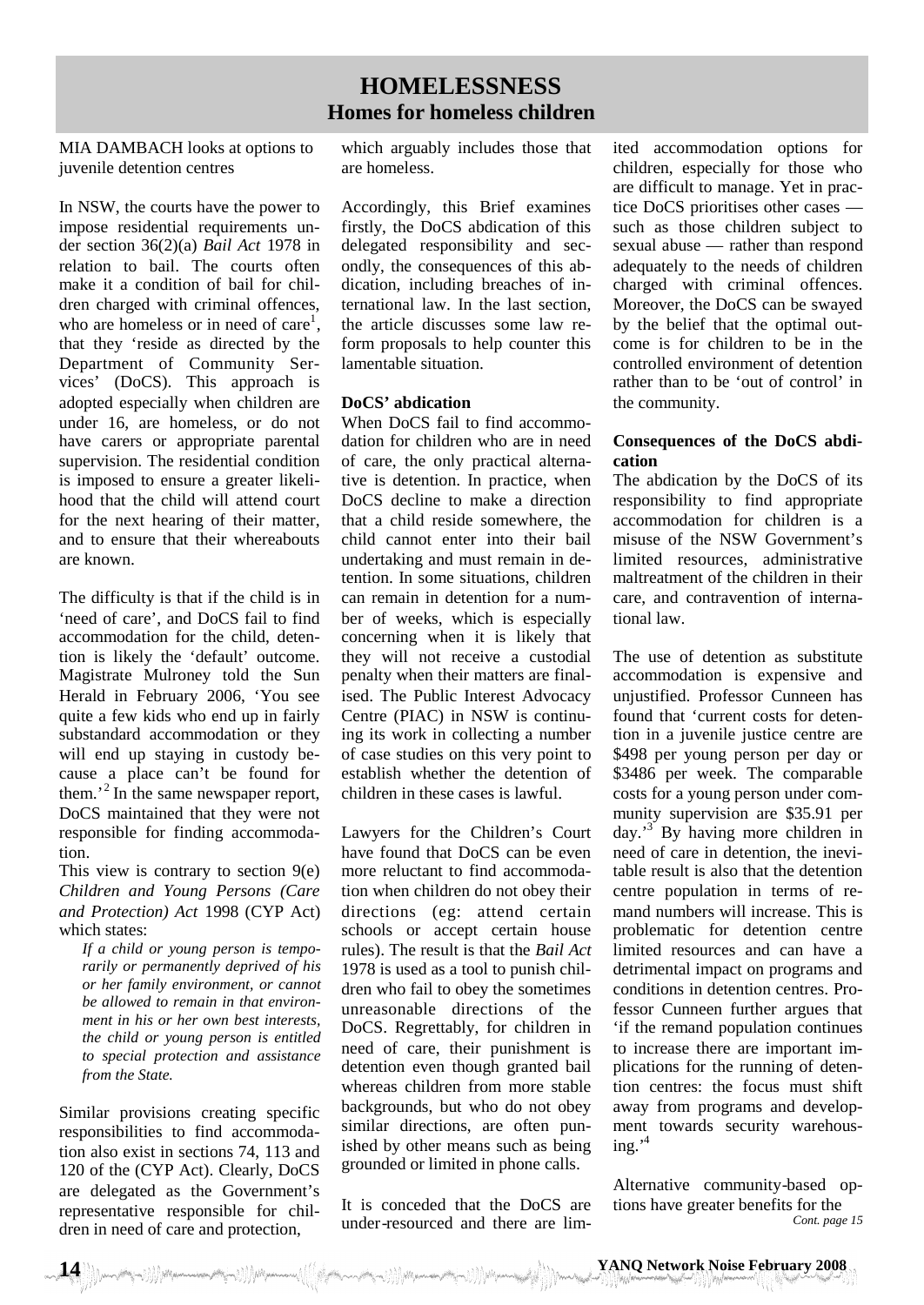community and the child. Placing children in detention centres is punitive, as studies have shown that institutionalisation fosters delinquency and recidivism.

*Prisons are undeniably powerful social settings that have a decisive impact upon the construction and/or maintenance of social identities. If an individual's most defining experiences of growing up are primarily based within a prison environment, it will seem unlikely that such experiences will equip that individual for a life removed from criminal sub-cultures.*<sup>5</sup>

Research has also shown that the refusal of bail can lead to a deprivation of income, education, loss of employment and the child being taken away from the community supports.<sup>6</sup>

Moreover, the failure of the DoCS to find appropriate accommodation for homeless children is a clear con-

travention of international law. Rules 34 and 38 of the *United Nations Guidelines for the Prevention of Juvenile Delinquency* (The Riyadh Guidelines) place a clear obligation on the State to provide accommodation.<sup>7</sup>

Implicit in these rules is that detention is inappropriate and if it is to be used, other international law principles dictate that detention should be only used as a last resort and for the shortest amount of time. Article 37(b) of the *Convention of the Rights of the Child* 1989 (hereafter CROC) states that 'No child shall be deprived of his or her liberty unlawfully or arbitrar $i\mathrm{lv.}$ <sup>8</sup>

The use of detention for homeless children is not in their best interests (Article 3.1 CROC) nor does it promote their well being (Rule 17.1(d) *United Nations 'Standard Minimum Rules for the Administration of Juvenile Justice'* (Beijing Rules)).

The failure of the Government to provide non-custodial options is unac

ceptable in light of such international principles and reforms are urgently required.

#### **Possible law reform to counter DoCS abdication**

Better alternatives for protecting society and monitoring alleged offenders need to be developed rather than using detention as a first resort. In practice, the DoCS should not wait for when they have meetings with all stakeholders before they

*Another possible avenue that needs to be explored is child-specific bail hostels. Hostels are temporary refugees for children in the short-term, giving Government agencies such as DoCS time to find long-term options. These hostels could be connected to educational resources in order to provide better employment opportunities. However stakeholders in Queensland did not adopt the 'bail hostel' model because of a number of limitations, including the high risk of net widening through young people's contact or contamination with more experienced offenders, insufficient funding to adequately staff a hostel, and the potential isolation of the child from their parents*

> approve a placement for a child. The finding of short-term accommodation should be immediate as it could take a number of weeks for long-term accommodation.

It is essential to create alternative housing where there has been family breakdown or children are effectively homeless. It is encouraging that the *Annual Report* 2004/2005 of the Department of Juvenile Justice mentions the possibility of developing 'accommodation brokered through the Armidale and Tamworth Youth Refuges and the recruitment of Aboriginal Foster carers.' This is an important indication that the Government is considering other options, but these appear to be limited to rural areas.

It is equally important to develop a *comprehensive* model, where options are provided for all of a State, as seen in the bail services offered in Queensland. These more global policies are provided by the Queensland Department of Families, which worked with other stakeholders to ensure that 'the partnerships that have developed from this process have contributed significantly to enhancing accommodation options for young people at risk of being remanded in custody.'<sup>9</sup>

Another possible avenue that needs to be explored is child-specific bail hostels. Hostels are temporary refugees for children in the short-term, giving Government agencies such as DoCS time to find long-term options. These hostels could be con-

> nected to educational resources in order to provide better employment opportunities. However stakeholders in Queensland did not adopt the 'bail hostel' model because of a number of limitations, including the high risk of net widening through young people's contact or contamination with more experienced offenders, insufficient funding to adequately staff a hostel, and the potential

isolation of the child from their parents.<sup>11</sup> Despite these findings, it is arguable that the NSW Government must at least consider the 'bail hostel' option in light of the inadequate accommodation services currently available.

#### **Conclusions**

Bail laws have a punitive effect on children in need of care. The main area for concern is where children are granted bail with the condition that they reside as directed by the DoCS. When the DoCS fail to find accommodation, this condition is not met and children can remain in custody for days and weeks. The ongoing application of the *Bail Act* 1978 to 'children in need of care' is costly, has minimal benefits for the community and the child and is in clear breach of international law.

Reforms such as providing more suitable accommodation for children are especially needed. Other alternatives should be investigated

*Cont. page 16*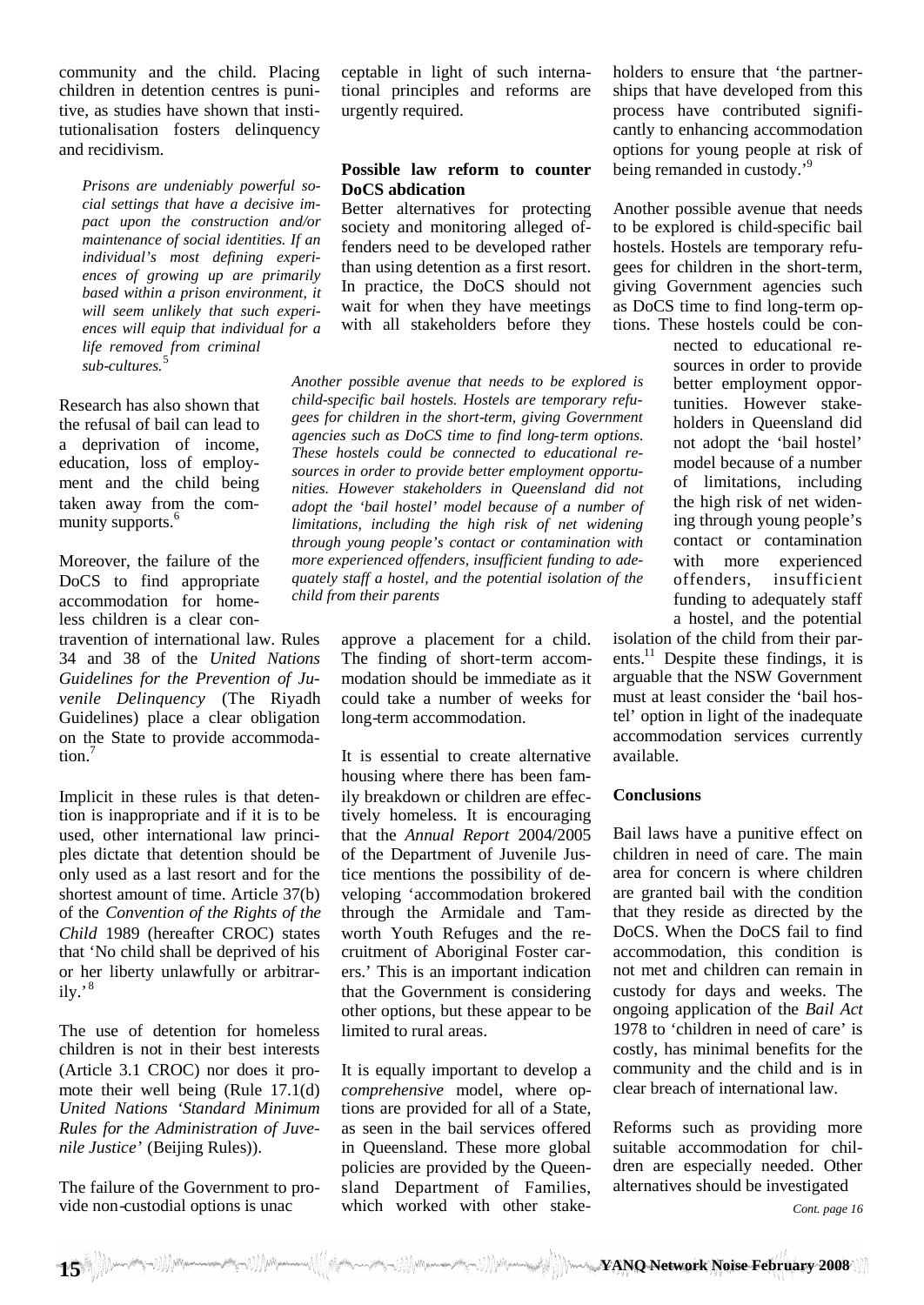that are equally less costly for the child, their family, for society and which comply with international law. The DoCS must stop the lamentable practice of using detention as suitable accommodation for homeless children.

MIA DAMBACH has been a children's lawyer practicing in NSW © 2007 Mia Dambach email: rmdambach@netcourrier.com

#### **REFERENCES**

1. This term includes children who are in the care of the Director-General (section 60) and children who are homeless (section 120) according to *Children and Young Person (Care and Protection) Act* 1998.

2. Munro and O'Dwyer, 'DoCS can't be trusted with teens: Magistrate', in Sun-Herald (Sydney)

3. Chris Cunneen, 'The impact of Bail Amendments on Young People' (Paper presented at Institute of Criminology Seminar: Crisis in Bail and Remand, Sydney University Law School, 29 May 2002) 4.

4. Cunneen, above n 4, 5.

5. Emma Ogilvie and Mark Lynch, 'Responses to Incarceration: a Qualitative Analysis of Adolescents in Juvenile Detention Centres (2001) 12 (3) *Current Issues in Criminal Justice* 330, 334.

6. NSW Bureau of Crime Statistics and Research, *Bail Reform in NSW* (1984) Attorney-General's Department, 4.

7. United Nations 'Guidelines for the Prevention of Juvenile Delinquency' (The Riyadh Guidelines).

8. On 17 December 1990, Australia ratified the convention with a reservation to Article 37(c) regarding separate imprisonment.

9. See detailed history of Bail Support Services in Julie King and Darren Hegarty, 'Bail Support Services in Queensland: A Collaborative Approach to Crime Prevention' (Paper presented at Crime Prevention Conference, Sydney 12–13 September 2002, 3.

10. King and Hegarty, above n 9, 7–8.

11. King and Hegarty, above n 9, 4–5.

The preceding article was first published in Alternative Law Journal Volume 32, Number 3, September 2007 and is reproduced with the permission of the publisher and author.

**BudgetLink….discount available for YANQ members!!**

At YANQ Marilyn & I have been working to streamline the finances and reporting and we're a bit excited about BudgetLink!!

BudgetLink has been developed by Jeff Stephenson at Accounting Addons specifically for the community sector. It links with MYOB using the Standard Chart of Accounts (SCOA) and does all the budget analysis reports for each program (or job code), and will shortly do the acquittals for HACC, DSQ, Dept of Communities with others in the pipeline.

This means that once the data has been entered into MYOB you just bring that into BudgetLink and go from there. Imagine having the reports, acquittals etc at the push of a button! Anything that reduces the amount of time spent producing reports is a good thing.

If you want to have a chat to see how it will work for your organisation, feel free to contact me on 0403 199 351 or send your questions to jeff@accoutingaddons.com.au. Jeff is keen to see BudgetLink be accessible to YANQ members and is appreciative of the smaller agencies financial constraints.

Kathryn Harrison B Com (Acct) Financial Consultant for the Community Sector  $\frac{11}{11}$   $\frac{11}{11}$   $\frac{11}{11}$   $\frac{11}{11}$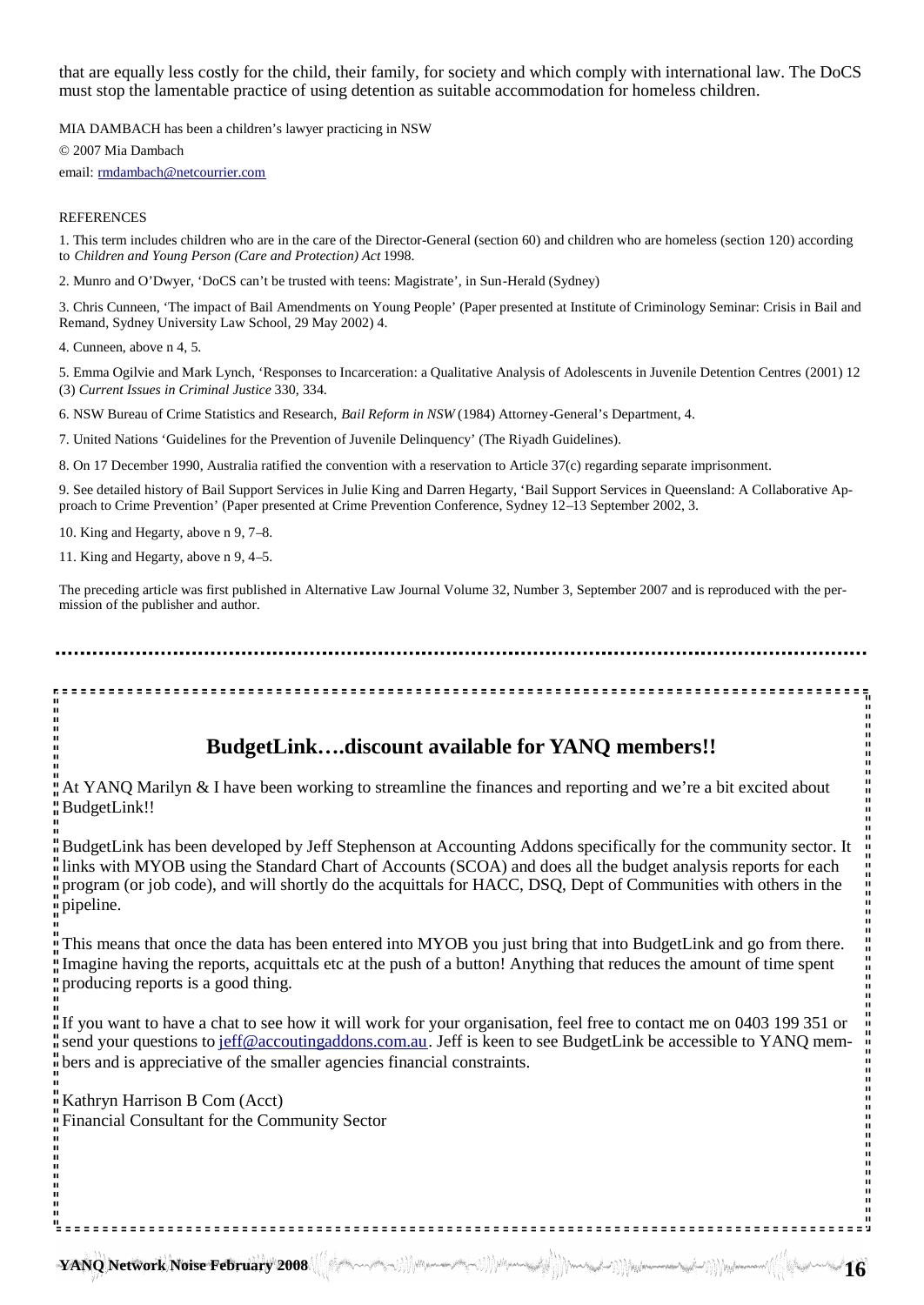## **Australia needs a National Youth Peak organisation**

Australia has been without a funded national peak body for youth affairs since AYPAC's defunding in 1998. Since its establishment in 2002 as the Australian peak body for youth affairs, the Australian Youth Affairs Coalition has consistently called for the Australian Government to commit to funding AYAC.

There is now an opportunity for AYAC to be funded, but to ensure that this happens, we need your help.

#### **To ensure that AYAC is funded appropriately and in a timely way, it is important that as, a member of AYAC, you raise the issue of the funding of a national peak body for youth affairs if you meet with Minister Ellis or participate in the consultations the Minister is holding regarding the Australian Youth Forum.**

This will ensure that the Government is aware of how important the sector believes a national peak body is to ensuring that young people and those who work with them are supported in the work they do and listen to when policy is developed or reviewed.

The funding of AYAC as Australia's peak body for youth affairs is an urgent priority for young people and those who work with them. Following almost a decade without a peak body and with policies that increasingly marginalised young people in Australia, there is much work to be done.

The Rudd Government has committed to funding a peak body for youth affairs. When AYAC met with the Minister for Youth and Sport – The Hon. Kate Ellis - in early January, the Minister reaffirmed this commitment. However, before any funding is allocated, the Minister will be engaging with young people and those who work with them to hear their perspectives.

Minister Ellis will be undertaking extensive consultations on the Australian Youth Forum that was announced by the Hon. Tanya Plibersek - former Shadow Minister for Youth - at the National Youth Affairs Conference in Melbourne during May 2007.

At the time, Ms. Plibersek said:

*This council will be an independent youth peak body which will bring together youth representatives and youth workers to discuss, advocate and provide feedback to the Minister for Youth and the Government about how Commonwealth policies affect young people.*

AYAC wants to ensure that young people are and remain a key part of the Federal Government's agenda, provide the perspectives of young people and those who work with them to the Rudd Government and to support those who work with young people.

With your continued support by raising the issue of a national peak body for youth affairs with the Minister, AYAC will ensure young people are those who working with them have their voices heard by the Australian Government.

#### **If you are interested in finding out more about AYAC or becoming more involved, please contact:**

Luke Bo'sher, Independent Chair, by email at ayac@ayac.org.au

or Siyavash Doostkhah, member of the National Representative Council of AYAC by email at director@yanq.org.au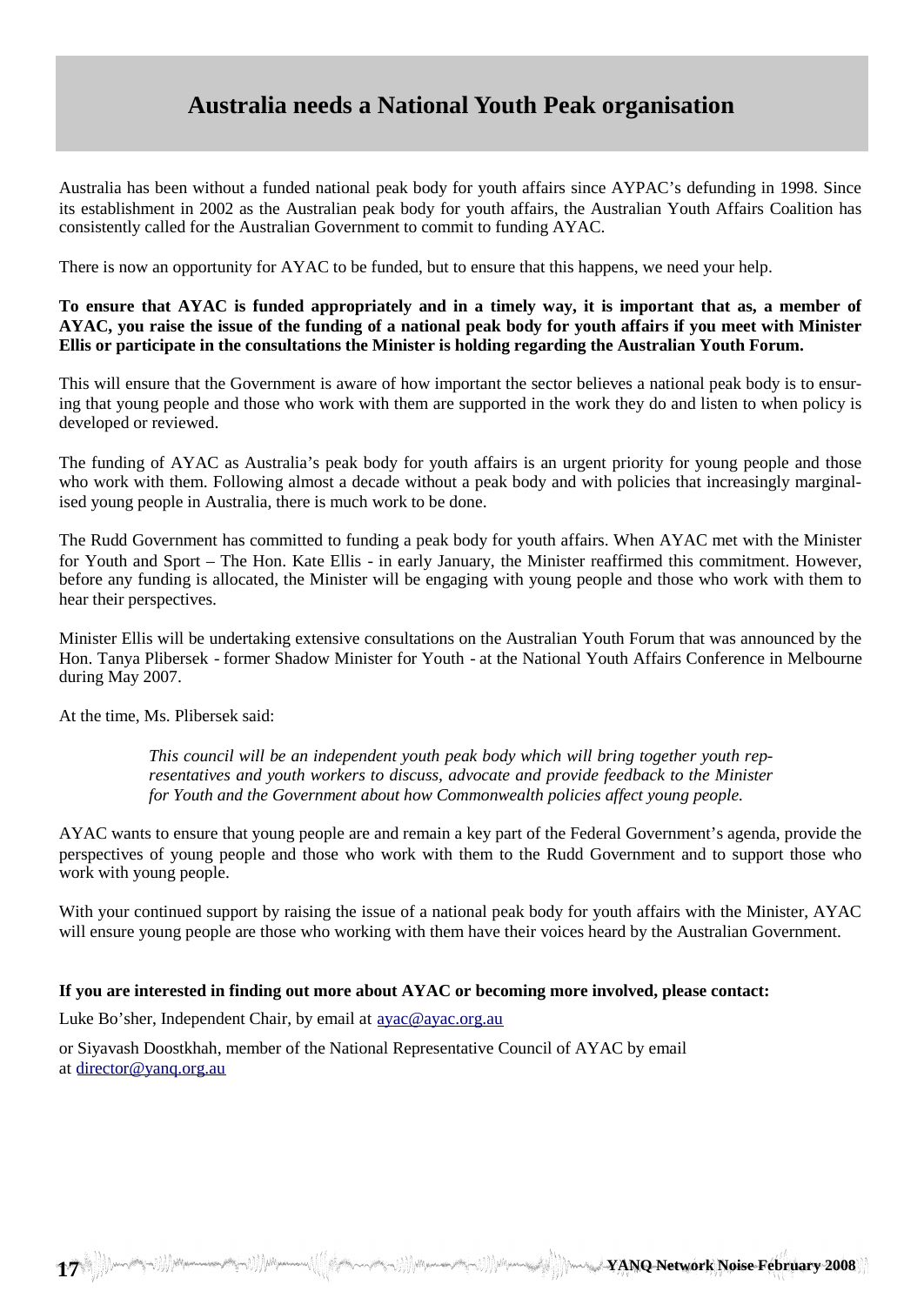## **2006/2007 AGM & 2007/2008 Management Committee**

YANQ held its Annual General Meeting on 7 December 2007 followed by the launch of YANQ's new project "From Disengaged to Reengaged – Young People's Right to Education & Training" (for further information on this project see www.yanq.org.au/reengage).

Previous Chairperson of YANQ and Director of Sisters Inside Inc, Deb Kilroy, as guest speaker, gave a brief talk on the relationship between the justice system and disengagement from education and training.

Guest speaker, Colleen Mitrow, Principal Southside Education and young people and Murri youth workers from Southside Education also gave a presentation

For the 2007/2008 year, YANQ's Management Committee is:

- *President:* Trish Ferrier (Coordinator Deception Bay Community Youth Programs, Deception Bay)
- *Vice President:* Adrian Hepi (Coordinator, Indigenous Alcohol Diversion Program, Addiction Help Agency, Cairns)



*Staff and students of Southside Education who gave a presentation at the launch of the Re-engage Project with YANQ staff and Deb Kilroy*

*Treasurer:* Matilda Alexander (Coordinator, Prisoners' Legal Service Inc, South Brisbane)

*Secretary:* Adam Barnes (Youth/YACCA worker Youth & Family Services (Logan City) Inc) *Members:*

Gillian Mason-Johnson (Director, Bayside Advocacy Counselling & Learning Centre, Manly) Diane Forsyth (Director, Addiction Help Agency, Cairns) Tanya Genito (JPET Coordinator, Deception Bay Community Youth Program) Jarryd Williams (Director, Redcliffe Area Youth Service, Redcliffe) Angela Barnes (Program Manager, Brisbane Youth Service, Fortitude Valley) Anne Castles (Housing worker, Zig Zag Young Women's Resource Centre Inc, Camp Hill) Barry Springett (Coordinator, LIFE for Children Program, Living in Family Environments, Anglicare CQ, Gladstone)

Tamsin McGuin (Reconnect Youth worker, Sisters Inside Inc, West End)

Regretfully, YANQ had to say goodbye to one of its long standing committee members, Phil Dodds who had to resign due to health issues. We also said goodbye to Liz Shield who has moved interstate.

**18 YANQ Network Noise February 2008**



*Some of YANQ's Management Committee members left to right – Anne Castles,. Tamsin McGuin (at back), Tanya Genito, Diane Forsyth, Trish Ferrier, Barry Springett and Adam Barnes*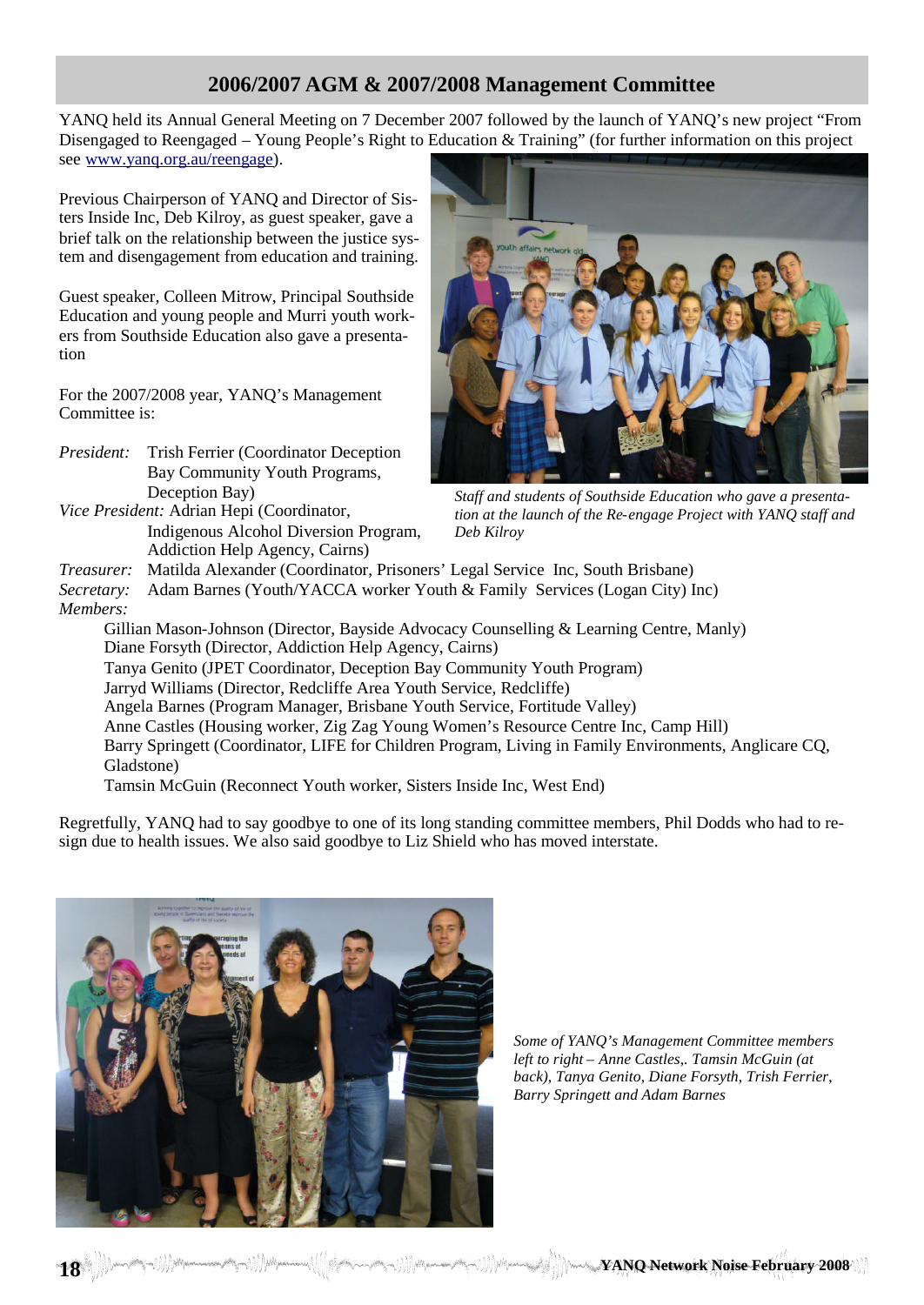

#### youth affairs network qld

#### **\*MEMBERSHIP/\*SUBSCRIPTION APPLICATION FORM. TAX INVOICE (on payment) ABN 28 205 281 339**

#### 30 Thomas Street West End QLD 4101 Ph: 07 3844 7713 Toll Free: 1800 177 899 Fax: 07 3844 7731 Email: admin@yanq.org.au Web: www.yanq.org.au

All fees are 10% GST inclusive. Pay by personal cheque, money order, credit card or cash**.** *No income or funding—contact YANQ for special consideration.* **PLEASE COMPLETE CATEGORY APPLIED FOR:**

| *INDIVIDUAL/*YOUNG PERSON MEMBERSHIP                                                                                                                                           |                                                                                         | <b>Individual/Young Person</b> please tick<br>Year of birth |                                                           |                                                              |  |
|--------------------------------------------------------------------------------------------------------------------------------------------------------------------------------|-----------------------------------------------------------------------------------------|-------------------------------------------------------------|-----------------------------------------------------------|--------------------------------------------------------------|--|
|                                                                                                                                                                                |                                                                                         |                                                             |                                                           |                                                              |  |
|                                                                                                                                                                                |                                                                                         |                                                             | Receive Centrelink                                        | $\Box$ \$5.00                                                |  |
|                                                                                                                                                                                |                                                                                         |                                                             | Young Person (aged 12-25)                                 | $\Box$ \$10.00                                               |  |
|                                                                                                                                                                                |                                                                                         |                                                             | Income $<$ \$25,000                                       | $\Box$ \$15.00                                               |  |
| Do you identify as being from ATSI, Anglo-Celtic or other CALD (Culturally and Linguistically                                                                                  |                                                                                         | Income $$25,000$ - $$50,000$                                | $\Box$ \$40.00                                            |                                                              |  |
|                                                                                                                                                                                |                                                                                         |                                                             | Income $>$ \$50,000                                       | $\Box$ \$50.00                                               |  |
|                                                                                                                                                                                |                                                                                         |                                                             |                                                           |                                                              |  |
| *ORGANISATIONAL MEMBERSHIP<br>Organisation                                                                                                                                     |                                                                                         |                                                             |                                                           |                                                              |  |
|                                                                                                                                                                                |                                                                                         |                                                             | <b>Community Not-For-Profit Organisation</b> please tick  |                                                              |  |
|                                                                                                                                                                                | <b>Last Name</b> Position Position                                                      |                                                             | Funding <\$100,000                                        | $\square$ \$55.00                                            |  |
|                                                                                                                                                                                |                                                                                         |                                                             | Funding \$100,000-\$250,000<br>$\Box$ \$80.00             |                                                              |  |
|                                                                                                                                                                                |                                                                                         |                                                             | Funding \$250,000-\$400,000<br>$\Box$ \$120.00            |                                                              |  |
|                                                                                                                                                                                |                                                                                         | Funding > \$400,000                                         |                                                           | $\Box$ \$150.00                                              |  |
|                                                                                                                                                                                |                                                                                         |                                                             | <b>For Profit Organisation</b><br>$\Box$ \$165.00         |                                                              |  |
| Does the organisation specifically work with ATSI, Anglo-Celtic or other CALD (Culturally<br>and Linguistically Diverse) background. Please specify __________________________ |                                                                                         |                                                             |                                                           |                                                              |  |
|                                                                                                                                                                                |                                                                                         |                                                             |                                                           |                                                              |  |
| *SUBSCRIBER                                                                                                                                                                    |                                                                                         |                                                             | <b>Subscription</b> please tick                           |                                                              |  |
|                                                                                                                                                                                |                                                                                         |                                                             |                                                           | <b>Community Not For Profit Organisation</b> $\Box$ \$160.00 |  |
|                                                                                                                                                                                |                                                                                         |                                                             | For Profit Organisations                                  | $\Box$ \$200.00                                              |  |
|                                                                                                                                                                                | Last Name                                                                               |                                                             | <b>Government Department or Service</b>                   | $\Box$ \$185.00                                              |  |
|                                                                                                                                                                                |                                                                                         |                                                             | (Federal State or Local)                                  |                                                              |  |
|                                                                                                                                                                                |                                                                                         |                                                             |                                                           | $\Box$ \$60.00                                               |  |
|                                                                                                                                                                                |                                                                                         |                                                             | Do you identify as being from ATSI, Anglo/Celtic or other |                                                              |  |
| Does the organisation specifically work with ATSI, Anglo-Celtic or other CALD                                                                                                  |                                                                                         |                                                             | <b>RECIPROCAL</b> Subscriber<br>$\Box$ \$0.00             |                                                              |  |
| (Culturally and Linguistically Diverse) background.                                                                                                                            |                                                                                         |                                                             |                                                           |                                                              |  |
|                                                                                                                                                                                |                                                                                         |                                                             |                                                           |                                                              |  |
|                                                                                                                                                                                | Do you attend/are a member of ( <i>please indicate</i> ) a youth interagency $\Box$ Yes |                                                             | $\Box$ No<br>please tick                                  |                                                              |  |
|                                                                                                                                                                                |                                                                                         |                                                             |                                                           |                                                              |  |
| <b>NB If for some reason</b>                                                                                                                                                   | Pay by Credit Card □ Master Card                                                        | $\Box$ Visa                                                 | please indicate                                           |                                                              |  |
| you are unable to sign                                                                                                                                                         | Card No                                                                                 |                                                             |                                                           |                                                              |  |
| the Values and Vision                                                                                                                                                          | Name on Card                                                                            |                                                             |                                                           |                                                              |  |
| <b>Statement of YANQ</b><br>you are entitled to                                                                                                                                | <b>Expiry Date</b>                                                                      |                                                             |                                                           |                                                              |  |
| become a subscriber<br>after submitting the                                                                                                                                    | Amount                                                                                  |                                                             |                                                           |                                                              |  |
| Signature<br>relevant fee                                                                                                                                                      |                                                                                         |                                                             |                                                           |                                                              |  |
|                                                                                                                                                                                | IF YOU REQUIRE A RECEIPT PLEASE TICK THIS BOX $\Box$                                    |                                                             |                                                           |                                                              |  |
| I enclose                                                                                                                                                                      |                                                                                         |                                                             |                                                           |                                                              |  |
| manufactured and support the objects and                                                                                                                                       |                                                                                         |                                                             |                                                           |                                                              |  |
| values summary of Youth Affairs Network Qld Inc. and hereby request to become a member of the Network.                                                                         |                                                                                         |                                                             |                                                           |                                                              |  |
|                                                                                                                                                                                |                                                                                         |                                                             |                                                           |                                                              |  |
|                                                                                                                                                                                |                                                                                         |                                                             |                                                           |                                                              |  |
|                                                                                                                                                                                |                                                                                         |                                                             |                                                           |                                                              |  |
|                                                                                                                                                                                |                                                                                         |                                                             |                                                           |                                                              |  |
|                                                                                                                                                                                |                                                                                         |                                                             |                                                           |                                                              |  |